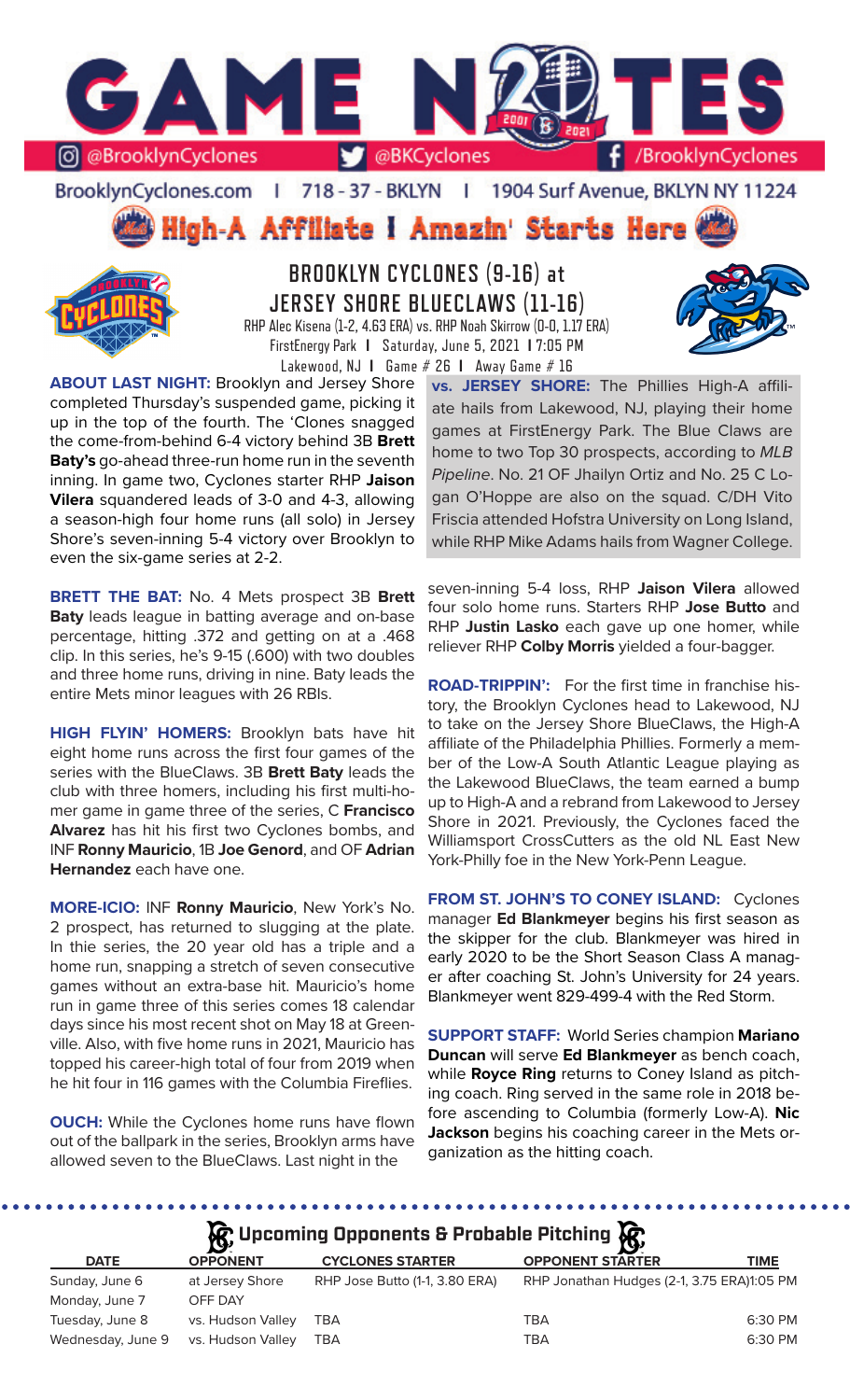| <b>JUNE 5 AT JERSEY SHORE</b> | <b>STARTING PITCHER</b>                                    | PAGE <sub>2</sub> |
|-------------------------------|------------------------------------------------------------|-------------------|
|                               | ALEC KISENA<br>#36                                         | <b>RHP</b>        |
|                               | Height: 6-5<br>Weight: 275                                 |                   |
|                               | Date of Birth: October 12, 1995<br>Age: 25                 |                   |
|                               | Hometown: Seattle, Washington                              |                   |
|                               | How Obtained: Signed as a minor league free agent, 2/25/19 |                   |
|                               | Drafted: 16th round pick of the Detroit Tigers in 2015     |                   |
|                               | <b>College: Edmonds Community College (Washington)</b>     |                   |

**LAST TIME OUT:** Pitching for the first time in 15 days, Kisena lasted 2 1/3 innings in his start, striking out six.

**BACK IN BKLYN:** Alec Kisena makes his fourth High-A start, and sixth High-A appearance, as a professional on Saturday. Kisena made two relief appearances with Advanced-A St. Lucie in 2019. Kisena returns to the Cyclones where he pitched twice in 2019.

|             |              |            |     | <b>Brooklyn Cyclones</b> |                |                |                |   |            |            |
|-------------|--------------|------------|-----|--------------------------|----------------|----------------|----------------|---|------------|------------|
| <b>DATE</b> | <b>OPP</b>   | <b>DEC</b> | ΙP  | н                        | R              | ER             | BB             | ĸ | <b>HR</b>  | <b>AVG</b> |
| 5/29        | <b>ABD</b>   | L          | 2.1 | 3                        | $\overline{2}$ | $\overline{2}$ | 2              | 6 | $\Omega$   | .220       |
| 5/14        | @GVL         | L          | 4.1 | $\overline{2}$           | $\overline{2}$ | $\overline{2}$ | $\overline{4}$ | 3 | 1          | .194       |
| 5/8         | @ASH         | W          | 5.0 | 4                        | $\overline{2}$ | $\overline{2}$ | $\overline{2}$ | 8 | 1          | 222        |
|             |              |            |     |                          |                |                |                |   |            |            |
|             |              |            |     |                          |                |                |                |   |            |            |
|             | $K\%$        |            |     |                          | BB%            |                |                |   | HR/9       |            |
|             |              |            |     |                          |                |                |                |   |            |            |
|             | 33%          |            |     |                          | 16%            |                |                |   | 1.54       |            |
|             |              |            |     |                          |                |                |                |   |            |            |
|             | <b>BABIP</b> |            |     |                          | GB%            |                |                |   | <b>FIP</b> |            |
|             |              |            |     |                          |                |                |                |   |            |            |
|             |              |            |     |                          |                |                |                |   |            |            |
|             | .304         |            |     |                          | 38%            |                |                |   | 5.24       |            |
|             |              |            |     |                          |                |                |                |   |            |            |

**2021 GAME-BY-GAME**

**GREET THE METS:** New York signed Kisena to a minor league deal in February 2019 after Kisena pitched for the Gateway Grizzlies in 2017 and 2018 in the Frontier League (independent)...Joined Low-A Columbia in late April.

**GATEWAY TO THE...EAST:** Combined to strike out 167 batters in 168.1 innings over 31 starts for the Grizzlies between 2017-18...Fanned 108 in 100.1 innings during his second season, putting together 9.7 strikeouts per nine.

**INJURY HISTORY:** Suffered a torn ACL during his time with the Detroit Tigers...Released by the organization during extended spring training in 2016.

**ORIGINS:** Drafted by the Tigers out of Edmonds Community College in 2015, pitching one season in the system with the GCL Tigers...Struck out 44 in 40 innings, posting a 2.25 ERA.

**SEATTLE START:** Grew up watching the Seattle Mariners with Randy Johnson and Edgar Martinez.

| KISENA'S SEASON AND CAREER HIGHS |                              |                               |  |  |  |  |
|----------------------------------|------------------------------|-------------------------------|--|--|--|--|
| 2021 Season                      |                              | Career                        |  |  |  |  |
| 8 (5/8 at Asheville)             | <b>Strikeouts</b>            | 10 (7/11/15 vs. GCL Braves)   |  |  |  |  |
| None                             | <b>Double Digit K Games</b>  | 1 (7/11/15 vs. GCL Braves)    |  |  |  |  |
| 4 (5/8 at Asheville)             | <b>High Hits, Game</b>       | 8 (8/12/15 at GCL Braves)     |  |  |  |  |
| 1 (5/8 at Asheville)             | High HR, Game                | 1 (5x, 5/13/21 at Asheville)  |  |  |  |  |
| 2 (5/8 at Asheville)             | <b>High Runs, Game</b>       | 5 (2x, 6/13/19 vs. Lexington) |  |  |  |  |
| 2 (5/8 at Asheville)             | <b>High Walks, Game</b>      | 3 (7x, 9/1/19 at Augusta)     |  |  |  |  |
| 5 (5/8 at Asheville)             | <b>Innings Pitched, Game</b> | 6.2 (8/27/19)                 |  |  |  |  |
| None                             | <b>Complete Games</b>        | None                          |  |  |  |  |
| None                             | <b>Shutouts</b>              | None                          |  |  |  |  |

|                |   | <b>CATCHER ERA</b>                                    |            |     |            |  |
|----------------|---|-------------------------------------------------------|------------|-----|------------|--|
| <b>NAME</b>    | G | ER                                                    | <b>INN</b> |     | <b>ERA</b> |  |
| <b>Alvarez</b> | 4 | 24                                                    | 34         |     | 6.35       |  |
| Mena           | 5 | 21                                                    | 41         |     | 4.61       |  |
| Senger         | 9 | 44                                                    | 81         |     | 4.89       |  |
| Uriarte        |   | 31                                                    | 57         |     | 4.89       |  |
|                |   | CYCLONES STARTING PITCHER BREAKDOWN                   |            |     |            |  |
| <b>STARTER</b> |   | <b>GS Quality StartsRun SupportRS/Start BC Record</b> |            |     |            |  |
| Butto, Jose    | 5 | O                                                     | 25         | 5.0 | $3-2$      |  |
|                |   |                                                       |            |     |            |  |
| Kisena, Alec   | 3 | O                                                     | 18         | 6.0 | $1 - 2$    |  |
| Lasko, Justin  |   | Ο                                                     | 1          | 1.0 | $O - 1$    |  |
| Opp, Cam       | 3 | 0                                                     | 10         | 3.3 | $1 - 2$    |  |
| Rojas, Oscar   | 4 | O                                                     | 21         | 5.3 | $1 - 3$    |  |
| Vilera, Jaison | 5 | 0                                                     | 18         | 3.6 | $0 - 5$    |  |

| BROOKLYN CYCLONES PITCHING BREAKDOWN |         |            |                                       |    |    |       |    |     |           |            |                |        |            |               |    |      |    |               |           |            |
|--------------------------------------|---------|------------|---------------------------------------|----|----|-------|----|-----|-----------|------------|----------------|--------|------------|---------------|----|------|----|---------------|-----------|------------|
|                                      | W-L     | <b>ERA</b> | IP.                                   | -н | R  | ER BB |    | K   | <b>HR</b> | <b>AVG</b> |                | W-L    | <b>ERA</b> | IP.           | -н | R    |    | ER BB K       | <b>HR</b> | <b>AVG</b> |
| <b>STARTERS</b>                      | $5-12$  | 6.66       | 104.0 108                             |    | 85 | - 77  | 41 | 112 | 21        | .263       | I HOME.        | $3-7$  | 445        | 89.083        |    | - 49 |    | 44 38 87      | - 5       | .249       |
| <b>RELIEVERS</b>                     | $4 - 4$ | 3.88       | 109.0 99                              |    | 60 | -47   | 52 | 128 |           | .237       | <b>I</b> ROAD  | $6-9$  | 5.88       | 124.0 124 96  |    |      | 81 | 55 153        | -23       | .251       |
| <b>TOTAL</b>                         |         |            | 9-16 5.03 213.0 207 145 119 93 240 28 |    |    |       |    |     |           | .250       | <b>I TOTAL</b> | $9-16$ | 5.03       | 213.0 207 145 |    |      |    | 119 93 240 28 |           | .250       |

**BULLPEN NOTES**

-RHP Allan Winans has a team-low .208 BABIP, the lowest among the relievers.

-RHP Michel Otanez leads the bullpen arms with a 33.3% strikeout rate.

-RHP Brian Metoyer's 2.99 FIP is the lowest in the Cyclones bullpen.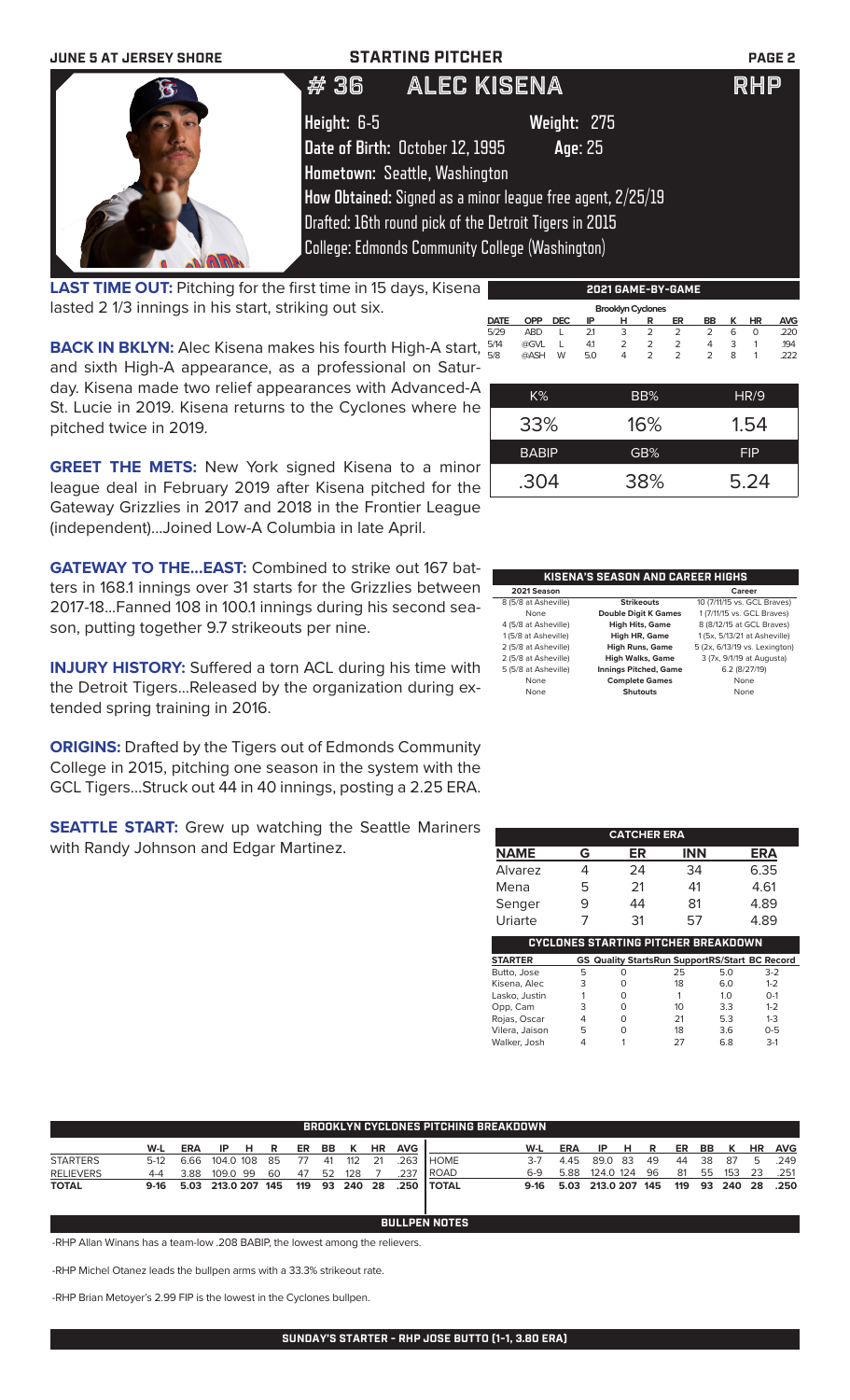# **JUNE 5 AT JERSEY SHORE BATTING PAGES PAGE 3**

# **# 19 FRANCISCO ALVAREZ - C .192, 2 HR, 5 RBI, .317 wOBA, wRC+ 100**

| <b>Last Game:</b> 1-2, HR, 2 RBI, R | <b>Home: 2-12</b>   | <b>Last HR:</b> 6/4 at Jersey Shore             | <b>Season High, Hits:</b> $1(4x, 6/2$ at JS)       |
|-------------------------------------|---------------------|-------------------------------------------------|----------------------------------------------------|
| <b>RISP:</b> 1-4                    | <b>Road: 3-14</b>   | <b>Multi-Hit Games:</b>                         | <b>Season High, Runs:</b> 1 (2x, 6/4 at JS)        |
| <b>Streak:</b> 1 G (1-2)            | <b>vs. JS:</b> 3-14 | <b>Multi-RBI Games: 2 (6/4 at Jersey Shore)</b> | <b>Season High, RBI:</b> $2$ ( $2x$ , $6/4$ at JS) |
|                                     |                     |                                                 | $\cdots$ $\cdots$ $\cdots$                         |

**Multi-RBI Games:** 1 (5/23 vs. Hudson Valley)

**Season High, SB:** 1 (6/3 at JS)

**Season High, SB:** 

- Enters his fourth year in the Mets organization...Called up from Low-A St. Lucie on Monday, May 24...19 years old, turning 20 on November 19 • Ranks as the No. 1 prospect in the Mets system according to both *MLB Pipeline* and *Baseball America*...Ranked as No. 4 catching prospect in baseball and the
- No. 38 prospect in the game according to *MLB Pipeline* • Hit .417 (20-48) with five doubles, two home runs, and 12 RBIs in 15 games with St. Lucie...Struck out seven times and walked 15...went 2-for-4 in stolen bases • Non-roster invitee to Mets Spring Training...Signed with NYM as NDFA on July 2, 2018
- **Last Game: DNP Home: 4-17 Last HR:** 5/23 vs. Hudson Valley **Season High, Hits:** 2 (5/23 vs. HV)<br> **RISP:** 0-6 **Road:** 1-12 **Road:** 1-12 **Multi-Hit Games:** 1 (5/23 vs. Hudson Valley) **Season High, Runs:** 1 (2x, 5/27 vs. **RISP:** 0-6 **Road:** 1-12 **Multi-Hit Games:** 1 (5/23 vs. Hudson Valley) **Season High, Runs:** 1 (2x, 5/27 vs. ABDG1) **# 9 ZACH ASHFORD - OF .172, 1 HR, 3 RBI, .259 wOBA, wRC+ 64**
- Enters his third year in the Mets organization...Called up from Low-A St. Lucie on Saturday, May 22
- Hit .340 (17-50) in 14 games with the St. Lucie Mets in 2021, collecting three doubles and six walks with a stolen base
- Spent his first few games as a pro with Brooklyn in 2019, hitting .136 in 16 games before being sent to the GCL Mets (37 G, .295/2/23/.413)
- Drafted by the Mets out of Fresno State in the 6th round of the 2019 MLB Draft

| # 22 BRETT BATY - INF           |                    |                                                 | .372, 3 HR, 26 RBI, .463 WOBA, WRC+ 191        |
|---------------------------------|--------------------|-------------------------------------------------|------------------------------------------------|
| <b>Last Game: 1-3, 2 RBI, R</b> | <b>Home: 9-30</b>  | <b>Last HR:</b> 6/3 at Jersey Shore             | <b>Season High, Hits: 4 (5/19 vs. HV))</b>     |
| <b>RISP:</b> $16-25$ $(.640)$   | <b>Road: 20-47</b> | <b>Multi-Hit Games: 9 (6/3 at Jersey Shore)</b> | <b>Season High, Runs: 2 (3x, 6/3 at JS)</b>    |
| <b>Streak:</b> $4 G (9-15)$     | $vs.$ JS: $9-15$   | <b>Multi-RBI Games:</b> 8 (6/4 at Jersey Shore) | <b>Season High, RBI:</b> $4$ (2x, $6/3$ at JS) |
|                                 |                    |                                                 | <b>Season High, SB:</b> 1 (2x, 5/19 vs. HV)    |

- Enters his third year in the Mets organization...Rated as the No. 4 prospect in the Mets system and the No. 94 prospect in baseball according to *MLB Pipeline*
- Earned a non-roster invitation to Spring Training in 2021, collecting a double and a single in 10 games and 10 at-bats
- Joined the Alternate Training Site in Brooklyn in 2020 • Spent the majority of his first pro season with Kingsport (R) before a promotion to Brooklyn to finish the 2019 season, winning the league title with the Cyclones • Committed to the University of Texas before being drafted in the first round (12th overall) in 2019

| $\#$ 8 ANTOINE DUPLANTIS - OF |                    |                                                 | . 265, 1 HR, 5 RBI, .335 wOBA, wRC+ 111'           |
|-------------------------------|--------------------|-------------------------------------------------|----------------------------------------------------|
| Last Game: DNP                | <b>Home: 5-30</b>  | <b>Last HR:</b> 5/6 at Asheville                | <b>Season High, Hits: 4 (5/16 at Greenville)</b>   |
| <b>RISP:</b> 5-18 $(.278)$    | <b>Road: 16-53</b> | <b>Multi-Hit Games:</b> 6 (6/1 at Jersey Shore) | <b>Season High, Runs: 4 (5/16 at Greenville)</b>   |
| <b>Streak:</b> 1 G (1-5)      | $vs.$ JS: $3-11$   | <b>Multi-RBI Games: 1(5/12 at Greenville)</b>   | <b>Season High, RBI:</b> 2 (5/12 at Greenville)    |
|                               |                    |                                                 | <b>Season High, SB:</b> 1 (2x, 5/16 at Greenville) |

- Enters his third year in the Mets organization ...Spent his draft year with Brooklyn and scored the game-winning run against Lowell in the 2019 NYPL Championship • Recorded eight outfield assists in 47 games to lead Brooklyn in 2019
- Finished his LSU career with 359 hits, most in school history and second-most in SEC history behind fellow Mets MiLB outfielder Jake Mangum (383 hits)...Never
- finished a season at LSU hitting lower than .316 • Mets 12th round pick, 2019...Also drafted in the 19th round by Cleveland in 2018...Brother Armond, holds the world record in the pole vault with a height of 6.18m.

| $#$ 20 JDE GENORD - INF    |                    |                                                    | .231, 5 HR, 11 RBI, .326 wOBA, wRC+ 106                  |
|----------------------------|--------------------|----------------------------------------------------|----------------------------------------------------------|
| Last Game: DNP             | <b>Home: 6-31</b>  | <b>Last HR:</b> 6/1 at Jersey Shore                | <b>Season High, Hits: 3 (2x, 5/19 vs. HV)</b>            |
| <b>RISP:</b> 1-15 $(.071)$ | <b>Road: 12-48</b> | <b>Multi-Hit Games:</b> 3 (5/19 vs. Hudson Valley) | <b>Season High, Runs:</b> $3$ ( $2x$ , $5/19$ vs. $HV$ ) |
| Streak:                    | $vs.$ JS: 1-12     | <b>Multi-RBI Games:</b> 3 (6/1 at Jersey Shore)    | <b>Season High, RBI:</b> 3 (5/8 at Asheville)            |
|                            |                    |                                                    | Season High, SB:                                         |

- Enters his third year in the Mets organization...Named to the NYPL All-Star team and won a league title with Brooklyn in 2019
- Led the Cyclones with nine home runs and 44 RBIs...Earned Player of the Week honors with the Cyclones during the week of July 7.
- Two-time All-AAC honoree who led USF in home runs in each of his three seasons
- Mets 9th round pick in 2019 out of South Florida
- Also drafted by the Los Angeles Dodgers in the 19th round of the 2015 draft.

| l # 35   ADRIAN HERNANDEZ - OF                          |                                                           |                                                                                                                                                                                                                                                                           | .167. 1 HR. 1 RBI. .199 wOBA. wRC+ 26                                                                                                                    |
|---------------------------------------------------------|-----------------------------------------------------------|---------------------------------------------------------------------------------------------------------------------------------------------------------------------------------------------------------------------------------------------------------------------------|----------------------------------------------------------------------------------------------------------------------------------------------------------|
| Last Game: 0-3<br><b>RISP:</b> $2-11$ (.200)<br>Streak: | <b>Home: 4-23</b><br><b>Road: 4-22</b><br>$vs.$ JS: $2-9$ | Last HR:<br>Multi-Hit Games: 1(5/25 vs. Aberdeen)<br><b>Multi-RBI Games:</b>                                                                                                                                                                                              | <b>Season High, Hits: 2 (5/25 vs. Aberdeen)</b><br><b>Season High, Runs: 1 (6/1 at JS)</b><br><b>Season High, RBI: 1 (6/1 at JS)</b><br>Season High, SB: |
|                                                         |                                                           | . Enters his fifth year in the Mets organizationreceived 5/8 from extended spring training after the injury to OF Scott Ota.<br>. Ranked the No. 30 Prospect in the NYM system by MLR Pineline, Limited to four games with the GCL Mets in 2019 due to hamstring injuries |                                                                                                                                                          |

- Ranked the No. 30 Prospect in the NYM system by *MLB Pipeline...*Limited to four games with the GCL Mets in 2019 due to hamstring injuries.
- Hit .261 with five homers and 34 RBIs in 63 games in the Dominican Summer League in 2018.
- Signed for \$1.5 million by the Mets as a non-drafted international free agent in 2017

| $# 2$ RONNY MAURICIO - INF                                   |                                                                |                                                                                                                                                              | .266. 5 HR. 19 RBI. .349 wOBA. wRC+ 120                                                                                                                                                    |
|--------------------------------------------------------------|----------------------------------------------------------------|--------------------------------------------------------------------------------------------------------------------------------------------------------------|--------------------------------------------------------------------------------------------------------------------------------------------------------------------------------------------|
| Last Game: $0-3. R$<br><b>RISP:</b> $7-23$ (.304)<br>Streak: | <b>Home: 6-35</b><br><b>Road: 19-59</b><br><b>vs. JS: 5-18</b> | <b>Last HR:</b> 6/3 at Jersey Shore<br><b>Multi-Hit Games: 4 (6/3 at Jersey Shore)</b><br>Multi-RBI Games: 5 (6/3 at Jersey Shore)                           | Season High, Hits: 3 (2x, 5/16 at Greenville)<br><b>Season High, Runs: 2 (4x,6/3 at JS)</b><br><b>Seaon High, RBI:</b> 4 (2x, 5/16 at Greeville)<br><b>Season High, SB: 1(5/23 vs. HV)</b> |
|                                                              |                                                                | • Enters his fifth year in the Mets organizationRated as the No. 2 prospect in the Mets system and the No. 58 prospect in baseball according to MLB Pipeline |                                                                                                                                                                                            |

- Non-roster invitee to Spring Training for the third consecutive season...Spent 2020 at the Mets Alternate Site and had one at-bat with the Tigres del Licey in the Dominican Winter League
- Named a South Atlantic League mid-season All-Star with Columbia (A) in 2019
- Won the 2018 GCL Mets Sterling Award, given to the team's most valuable player...Signed with the Mets as a 16-year-old on July 2, 2017.

| $#16$ JOSE MENA - C |                   |                         | .087, 0 HR, 2 RBI, .168 w0BA, wRC+ 8                 |
|---------------------|-------------------|-------------------------|------------------------------------------------------|
| Last Game: 0-2. BB  | <b>Home: 0-10</b> | Last HR:                | <b>Season High, Hits:</b> 1 (2x, 5/14 at Greenville) |
| $RISP: 0-5$         | <b>Road: 2-13</b> | <b>Multi-Hit Games:</b> | Season High, Runs: 1 (2x, 5/16 at Greenville)        |
| Streak:             | $vs.$ JS: 0-2     | <b>Multi-RBI Games:</b> | <b>Season High, RBI:</b> 1 (2x, 5/21 vs. HV)         |
|                     |                   |                         | Season High, SB:                                     |

• Enters his sixth year in the Mets organization

- Won a 2019 NYPL Championship with Brooklyn, posting his best offensive season as a professional, posting career highs in batting average, hits, home runs, RBIs, and runs
- Has caught 81% of would-be base stealers (51 of 81) in his previous four seasons in the system.
- Signed with the Mets on June 22, 2016 as international free agent.

| # 12    GERSON MOLINA - OF   |                   |                         | .109, 0 HR, 0 RBI, .168 w0BA, wRC+ 7                        |
|------------------------------|-------------------|-------------------------|-------------------------------------------------------------|
| Last Game: 0-2. BB           | <b>Home: 3-16</b> | Last HR:                | <b>Season High, Hits:</b> $1(3x, 5/27 \text{ vs. } ABD G2)$ |
| <b>RISP:</b> $0-13$ $(.000)$ | <b>Road: 2-30</b> | <b>Multi-Hit Games:</b> | <b>Season High, Runs:</b> $1(3x, 6/2$ at JS)                |
| Streak:                      | $vs.$ JS: 1-5     | <b>Multi-RBI Games:</b> | Season High, RBI:                                           |
|                              |                   |                         | Season High, SB:                                            |

• Enters his fourth season in the Mets organization, having played just one season

• Played 93 games with the Columbia Fireflies (A) in 2019...Struck out 106 times in 326 plate appearances (33% strikeout rate)

- Received a signing bonus of \$175,000 when he signed with the Mets on August 25, 2018
- Played four seasons in the Cuban National Series with Ciego de Avila, hitting .231 over 93 career games and just 26 plate appearances.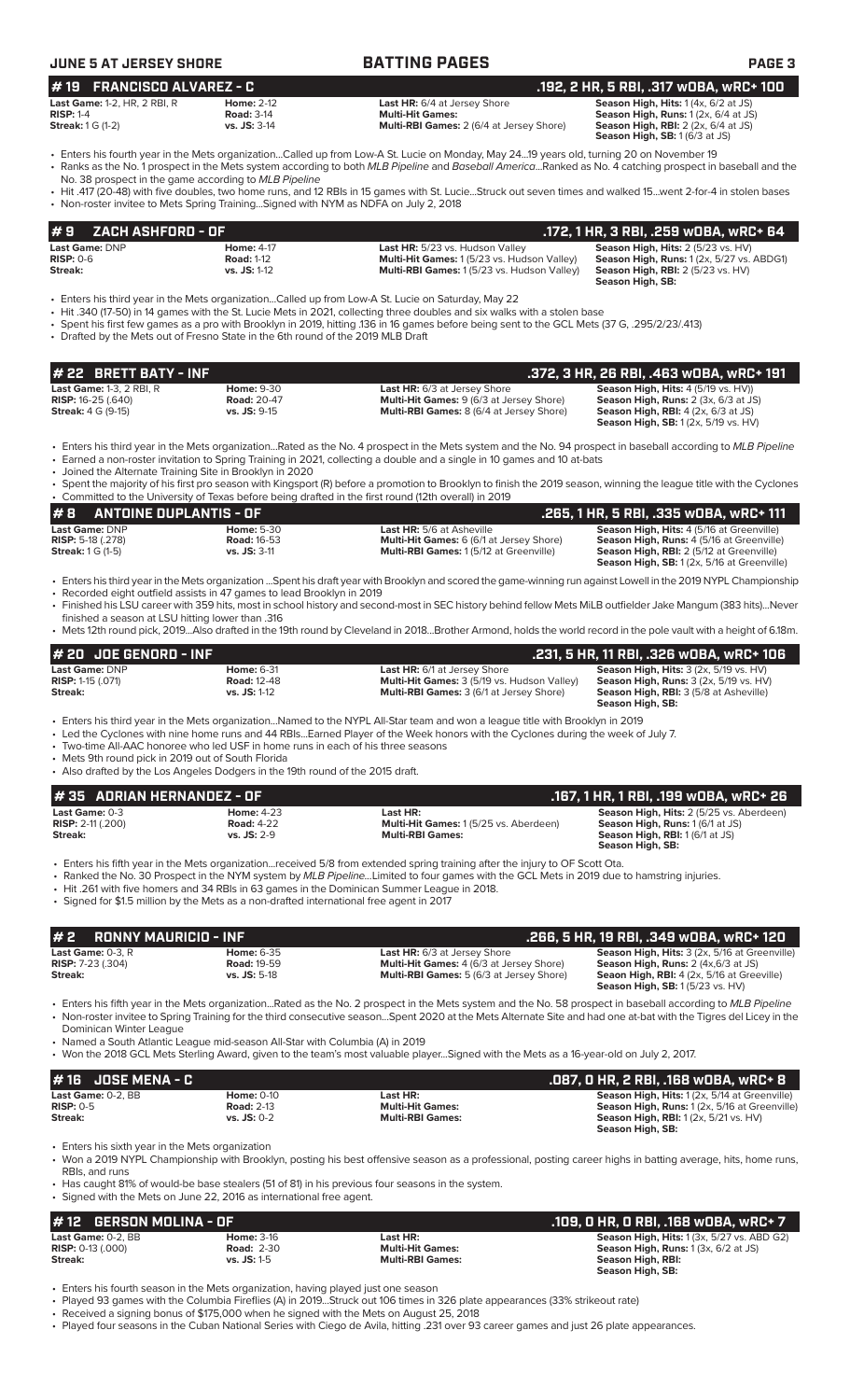### **JUNE 5 AT JERSEY SHORE BATTING PAGES PAGE 4 # 4 BLAKE TIBERI - INF/OF .192, 0 HR, 1 RBI, .283 wOBA, wRC+ 79** Last Game: 0-4 **Home: 4-14 Last HR: 11-14 Last HR: 11-14 Season High, Hits:** 2 (2x, 5/27 vs. ABD G2<br>11-12 (1991) **Road:** 6-43 **Multi-Hit Games:** 2 (5/27 vs. Aberdeen - G2) **Season High, Runs:** 2 (5/22 vs. HV)<br>11-17 **RISP:** 1-12 (.091) **Road: 6-43 Road: 6-43 Multi-Hit Games: 2** (5/27 vs. Aberdeen - G2) **Streak: CFI CONTEX UP: 2 (5/27 vs. Aberdeen - G2) Streak: CFI CONTEX UP: 2 CFI CONTEX CONTEX CONTEX CONTEX CONTEX CONTEX Season High, RBI:** 1 (5/8 at Asheville) **Season High, SB:**  • Enters his sixth year in the Mets organization...Returns to Brooklyn for the first time since his pro debut year in 2016 • Spent parts of two seasons with Columbia and St. Lucie...Underwent Tommy John surgery on his elbow on May 3, 2017, missing the remainder of the season after just five games • Has played second base, third base, left field and right field across more than 295 games • Mets 3rd round draft pick in 2016 from Louisville...2016 Third Team All-ACC in final year in college. **# 19 LUKE RITTER - INF .244, 4 HR, 13 RBI, .311 wOBA, wRC+ 96 Last Game:** 0-1, SF, RBI, BB **Home:** 6-31 **Last HR:** 5/29 vs. Aberdeen **Season High, Hits:** 3 (5/11 at Greenville) **RISP:** 3-23 (.130) **Road:** 13-47 **Multi-Hit Games:** 4 (5/29 vs. Aberdeen) **Season High, Runs:** 2 (5/8 at Asheville) Streak: 20 (1,000, 1,000, 1,000, 1,000, 1,000, 1,000, 1,000, 1,000, 1,000, 1,000, 1,000, 1,000, 1,000, 1,000, 1,000, 1,000, 1,000, 1,000, 1,000, 1,000, 1,000, 1,000, 1,000, 1,000, 1,000, 1,000, 1,000, 1,000, 1,000, 1,000, **Season High, SB:** 1 (5/12 at Greenville) • Enters his third year in the Mets organization...Won a New York-Penn League title with Brooklyn in 2019<br>• Led Brooklyn in 2019 in games played (68) runs (39) doubles (15) and walks (33) Led Brooklyn in 2019 in games played (68), runs (39), doubles (15), and walks (33) • Two-time First Team All-AAC honoree Mets 7th-round pick in 2019 from Wichita State...Also drafted by the Minnesota Twins in the 37th round of the 2018 MLB Draft<br>Played linebacker at Rockhurst High School and set the school record with 184 tackles. ebacker at Rockhurst High School and set the school record with 184 tackles

• Enters his eighth year in the Mets organization...Spent 2019 with Columbia (A) and the GCL Mets (R)

• Injured in his first at-bat with Brooklyn in 2018 on Opening Day at Staten Island, missing the entire season

- Finished 10th in batting average in the Appalachian League with Kingsport in 2017, hitting .305
- Caught 16 of 44 (36%) would-be base stealers in 2019.
- Signed with the Mets as a NDFA on July 4, 2014.

| .162. O HR. 4 RBI. .256 wOBA. wRC+ 64<br>#10 ANTHONY WALTERS - INF<br><b>Season High, Hits: 2 (2x, 5/22 vs. HV)</b><br><b>Last Game:</b> 0-2. BB<br><b>Home: 5-19</b><br>Last HR:<br><b>Season High, Runs:</b> 1 (4x, 6/3 at JS)<br><b>Multi-Hit Games:</b> 2 (5/22 vs. Hudson Valley)<br><b>RISP:</b> 4-13 (.308)<br><b>Road: 1-18</b><br>Streak:<br><b>Season High, RBI:</b> $2$ (2x, $5/22$ vs. HV)<br><b>Multi-RBI Games:</b> 2 (5/22 vs. Hudson Valley)<br>$vs.$ JS: $2-16$<br>Season High, SB: |  |  |  |
|------------------------------------------------------------------------------------------------------------------------------------------------------------------------------------------------------------------------------------------------------------------------------------------------------------------------------------------------------------------------------------------------------------------------------------------------------------------------------------------------------|--|--|--|
|                                                                                                                                                                                                                                                                                                                                                                                                                                                                                                      |  |  |  |
|                                                                                                                                                                                                                                                                                                                                                                                                                                                                                                      |  |  |  |

**# 17 JUAN URIARTE - C .185, 0 HR, 0 RBI, .215 wOBA, wRC+ 37 Last Game: DNP Home: 2-11 Last HR: Season High, Hits: 1 (4x, 6/2 at JS)**<br> **RISP: 0-4 Risp: 0-4 Road: 3-16 Home: 2-11 Multi-Hit Games: Season High, Runs: 2 (5/19 vs HV) RISP:** 0-4 **Road:** 3-16 **Multi-Hit Games: Season High, Runs:** 2 (5/19 vs. HV)

**Season High, SB:** 

**Streak:** 2 G (2-7) **vs. JS:** 1-4 **Multi-RBI Games: Season High, RBI:** 

• Enters his second year and first season in the Mets organization...Selected as one of six by the Mets in the 2020 MLB Draft (3rd round - San Diego State) • Drafted with teammate Casey Schmitt (SFG) in the top 100 picks of the MLB Draft, setting a mark for the first time two Aztecs have been drafted top 100 since Taber Lee and current Cyclones pitching coach Royce Ring in 2002

- Hit .271 in just 16 games for the Aztecs in 2020...Transferred to SDSU from Mt. San Antonio College after the 2018 season
- Attended Cal and played one season with the Golden Bears in 2017

|      |                                   |                   |           | Hardest Hit Balls - 2021 |      |                          |                         |           |                        |
|------|-----------------------------------|-------------------|-----------|--------------------------|------|--------------------------|-------------------------|-----------|------------------------|
| Date | Player                            | <b>Opponent</b>   | Exit Velo | Result                   | Date | Plaver                   | <b>Opponent</b>         | Exit Velo | Result                 |
| 6/1  | Adrian Hernandez                  | at Jersey Shore   | 109.8     | <b>Home Run</b>          | 5/27 | <b>Brett Baty</b>        | vs. Aberdeen G1         | 105       | Line Drive Single      |
| 6/1  | Ronny Mauricio                    | at Jersey Shore   | 109.6     | <b>Triple</b>            | 6/2  | Juan Uriarte             | at Jersev Shore         | 104.9     | Single                 |
| 6/1  | Francisco Alvarez at Jersey Shore |                   | 109.0     | Home Run                 | 6/2  | Brett Baty               | at Jersev Shore         | 104.8     | <b>Ground Ball Out</b> |
| 5/25 | Francisco Alvarez vs. Aberdeen    |                   | 109       | Single                   | 6/4  | <b>Francisco Alvarez</b> | at Jersey Shore         | 104.7     | <b>Home Run</b>        |
| 6/2  | <b>Francisco Alvarez</b>          | at Jersev Shore   | 108.7     | Single                   | 5/29 | Joe Genord               | vs. Aberdeen            | 104       | Single                 |
| 5/23 | Havden Senger                     | vs. Hudson Vallev | 107       | Home Run                 | 5/21 | Brett Baty               | vs. Hudson Valley 104   |           | Single                 |
| 5/29 | Ronny Mauricio                    | vs. Aberdeen      | 107       | Line Drive Out           | 6/2  | Brett Baty               | at Jersey Shore         | 103.8     | Single                 |
| 6/2  | Ronny Mauricio                    | at Jersey Shore   | 106.3     | Single                   | 5/22 | Ronny Mauricio           | vs. Hudson Valley 103.8 |           | <b>Ground Ball Out</b> |
| 6/1  | <b>Brett Baty</b>                 | at Jersey Shore   | 106       | <b>Home Run</b>          | 5/29 | Brett Baty               | vs. Aberdeen            | 103       | Fly Ball Out           |
| 5/25 | <b>Francisco Alvarez</b>          | vs. Aberdeen      | 105       | Line Drive Out           | 5/29 | Zach Ashford             | vs. Aberdeen            | 103.7     | Groud Ball Single      |
| 5/20 | Adrian Hernandez                  | vs. Hudson Vallev | 105       | <b>Ground Ball Out</b>   | 6/4  | Luke Ritter              | at Jersev Shore         | 102.8     | <b>Ground Ball Out</b> |

# **Home Run Chart**

| Date | Player                         | <b>Opponent</b> | <b>Exit Velo</b> | Launch Angle | Distance  | Date | Player                | <b>Opponent</b>                   | Exit Velo | Launch Angle | Distance |
|------|--------------------------------|-----------------|------------------|--------------|-----------|------|-----------------------|-----------------------------------|-----------|--------------|----------|
| 5/4  | Hayden Senger                  | at Asheville    | $104.7$ mph      | 21.3         | 389 ft.   | 5/18 | Joe Genord            | vs. Hudson Valley                 |           |              |          |
| 5/5  | Luke Ritter                    | at Asheville    | $107.9$ mph      | 8            | 326 ft.   | 5/23 | Zach Ashford          | vs. Hudson Vallev                 | 99 mph    | 29.9         | 394 ft.  |
| 5/6  | Antoine Duplantis at Asheville |                 | 93.7 mph         | 30.83        | 347 ft.   |      | Havden Senger         | vs. Hudson Vallev                 | $107$ mph | 19.8         | 407 ft.  |
| 5/7  | Ronny Mauricio                 | at Asheville    | DID              | NOT          | REGISTER  | 5/29 | Luke Ritter           | vs. Aberdeen                      | 92 mph    | 35.7         | 363 ft.  |
| 5/8  | Luke Ritter                    | at Asheville    | $98.3$ mph       | 27.6         | 383 ft.   | 6/1  | Brett Baty            | at Jersey Shore                   | $106$ mph | 36.3         | 379 ft.  |
|      | Ronny Mauricio                 | at Asheville    | 99.2 mph         | 29.6         | $411$ ft. |      | Joe Genord            | at Jersey Shore                   | $107$ mph | 27.5         | 449 ft.  |
|      | Cody Bohanek                   | at Asheville    | $102.5$ mph      | 24.9         | 405 ft.   |      |                       | Adrian Hernandez at Jersey Shore  | $109$ mph | 21.3         | 388 ft   |
|      | Joe Genord                     | at Asheville    | $101.6$ mph      | 38.2         | 384 ft.   |      |                       | Francisco Alvarez at Jersey Shore | $109$ mph | 20.38        | 416 ft.  |
| 5/11 | Joe Genord                     | at Greenville   | $106.1$ mph      | 19.9         | 412 ft.   | 6/3  | Brett Baty            | at Jersey Shore                   |           |              |          |
|      | Ronny Mauricio                 | at Greenville   | $103.9$ mph      | 26.3         | 398 ft.   |      | Brett Baty            | at Jersey Shore                   |           |              |          |
| 5/13 | Jake Mangum                    | at Greenville   |                  |              |           |      | <b>Ronny Mauricio</b> | at Jersey Shore                   |           |              |          |
| 5/14 | Joe Genord                     | at Greenville   |                  |              |           | 6/4  |                       | Francisco Alvarez at Jersey Shore | 104.7 mph | 29.9         | 407 ft.  |
| 5/15 | Jake Mangum                    | at Greenville   |                  |              |           |      |                       |                                   |           |              |          |
| 5/16 | Luke Ritter                    | at Greenville   |                  |              |           |      |                       |                                   |           |              |          |
|      | Ronny Mauricio                 | at Greenville   |                  |              |           |      |                       |                                   |           |              |          |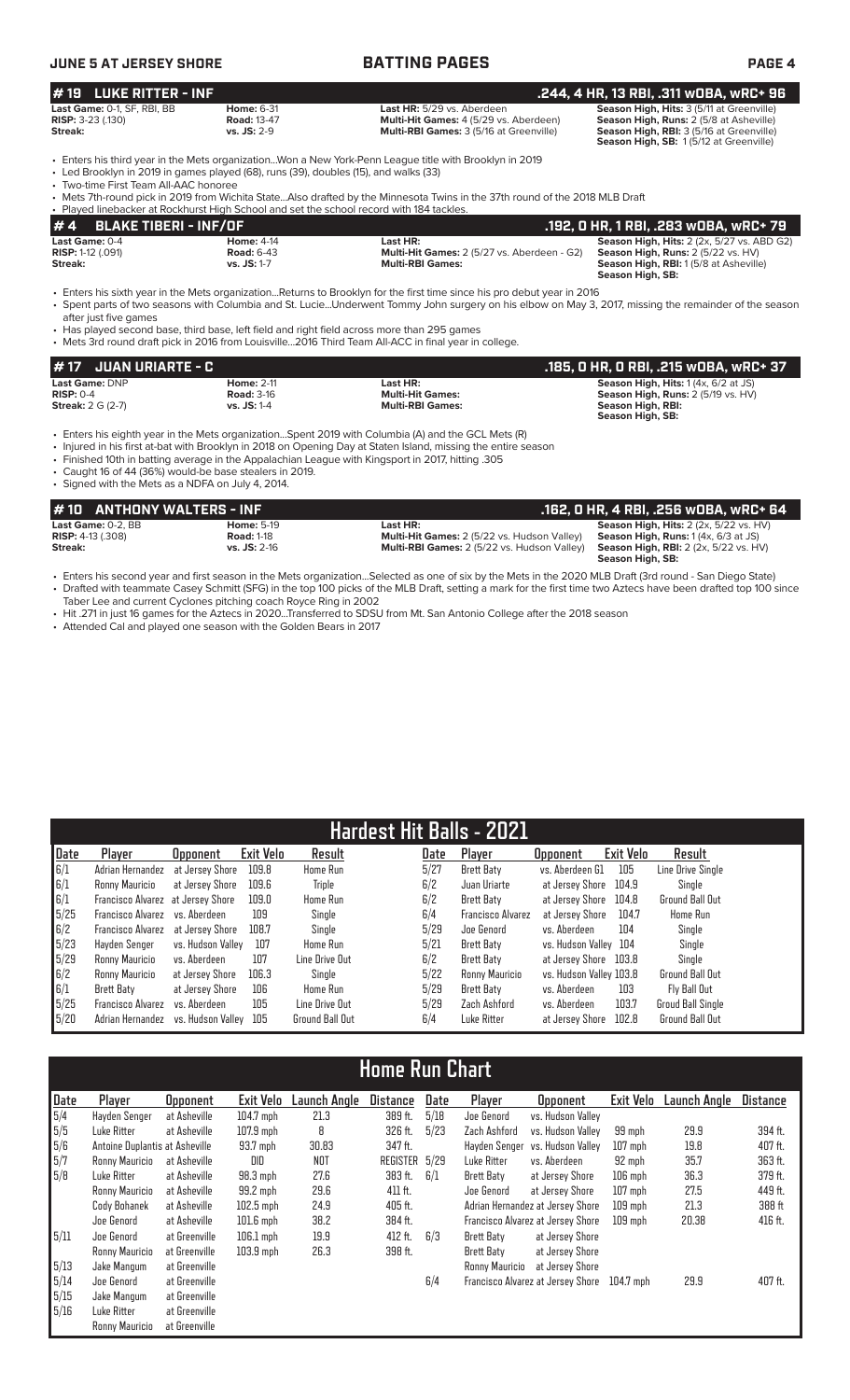# **JUNE 5 AT JERSEY SHORE BULLPEN PAGE PAGE 5**

| #18<br>Last App: 6/2 at JS                   | <b>ANDREW EDWARDS - LHP</b><br>Last Loss: 5/18 vs. HV                              | 27% K%, 9.8% BB%, 1.86 ERA, 0 SV<br>SV/OP (Last):                                                  | Holds:   |
|----------------------------------------------|------------------------------------------------------------------------------------|----------------------------------------------------------------------------------------------------|----------|
| Leadoff: 1-9                                 | <b>Inherited Runners/Stranded: 3/3</b>                                             |                                                                                                    |          |
|                                              |                                                                                    | • Enters his third year in the Mets organizationStruck out the final batter in Game 3 of the 2019  |          |
|                                              |                                                                                    | NYPL Championship Series to win Brooklyn's first outright minor league baseball title in team his- |          |
| tory                                         |                                                                                    |                                                                                                    |          |
|                                              | • Spent the entire 2019 season with the Cyclones, collecting three saves           |                                                                                                    |          |
|                                              |                                                                                    | . Went to New Mexico State for two seasons after pitching a pair of campaigns for Central Arizona. |          |
| #5                                           | <b>BRIAN METOYER - RHP</b>                                                         | 28 K%, 11 BB%, 4.85 ERA, 0 SV                                                                      |          |
| Last App: 6/3 at JS<br>Leadoff: 4-9, BB, HBP | <b>Last Loss:</b><br>5/15 at GVL<br>Inherited Runners/Stranded: 4/3                | <b>SV/OP (Last):</b> 1/1 (6/3 at JS)                                                               | Holds:   |
|                                              |                                                                                    | • Enters his fourth year in the Mets orgWon a New York Penn League title with Brooklyn in 2019     |          |
|                                              |                                                                                    | • Struck out 40 batters over 28.2 innings with BrooklynSpent his first professional season with    |          |
| <b>GCL Mets and Kingsport Mets</b>           |                                                                                    |                                                                                                    |          |
|                                              |                                                                                    | • Joins Ronnie Robbins (30th, 1981 - Toronto) as the only two LSU-Alexandria Generals to be        |          |
| drafted by a MLB team in school history      |                                                                                    |                                                                                                    |          |
|                                              | • Native of Natchitoches (NACK-ah-tish), the oldest city in Louisiana (est. 1714). |                                                                                                    |          |
| #43                                          | <b>BRYCE MONTES DE OCA - RHP</b>                                                   | 32 K%, 19 BB%, 1.59 ERA, 0 SV                                                                      |          |
| Last App: 6/3 at JS                          | Last Loss:                                                                         | SV/OP (Last):                                                                                      | Holds: 1 |
| <b>Leadoff: 1-7, 2 BB</b>                    | <b>Inherited Runners/Stranded: 2/2</b>                                             |                                                                                                    |          |
|                                              |                                                                                    | • Enters his fourth year in the Mets orgHas not pitched as a professional due to injuries          |          |
| nerve transposition                          |                                                                                    | • Underwent Tommy John surgery as a high school junior and missed 2016 after having ulnar          |          |
|                                              |                                                                                    | • Previously drafted by Washington in the 15th round of the 2017 MLB Draft and by the Chicago      |          |
|                                              | White Sox in the 14th round of the 2015 MLB Draft.                                 |                                                                                                    |          |
| #38                                          | <b>COLBY MORRIS - RHP</b>                                                          | 27 K%, 18 BB%, 7.71 ERA, 0 SV                                                                      |          |
| Last App: 6/1 at JS                          | Last Loss:                                                                         | SV/OP (Last):                                                                                      | Holds:   |
| Leadoff: 1-3, BB                             | Inherited Runners/Stranded: 1/0                                                    |                                                                                                    |          |
|                                              |                                                                                    | • Enters his first season in the Mets organizationcalled up from Low-A St. Lucie on May 20         |          |
|                                              |                                                                                    | • Made four scoreless appearances in relief for the St. Lucie Mets to being 2021                   |          |
|                                              | • Minor League free agent signingpitched at Middlebury in Vermont                  |                                                                                                    |          |
| #7                                           | <b>ERIC ORZE - RHP</b>                                                             | 23 K%, 6 BB%, 4.09 ERA, 1 SV                                                                       |          |
| Last App: 6/3 at JS                          | Last Loss: 5/16 at GVL                                                             | <b>SV/OP (Last):</b> 1/1 (5/21 vs. HV)                                                             | Holds:   |
| <b>Leadoff: 4-10, BB</b>                     | Inherited Runners/Stranded: 6/3                                                    |                                                                                                    |          |
|                                              | • Enters his second year and first full season in the Mets organization            |                                                                                                    |          |
|                                              |                                                                                    | • One of six draft picks by the Mets in the 2020 MLB Draftfinal selection for the club             |          |
|                                              |                                                                                    | • Two-time cancer survivor, beating testicular cancer and stage-zero melanoma                      |          |
|                                              |                                                                                    | • Struck out 29 batters over 19.2 innings with Univ. New Orleans in '20 as Saturday starter.       |          |
| #26                                          | <b>MICHEL OTANEZ - RHP</b>                                                         | 36 K%, 18 BB%, 13.50 ERA, 0 SV                                                                     |          |
| Last App: 6/2 at JS                          | <b>Last Loss:</b>                                                                  | SV/OP (Last): 0/1 (BS at GVL)                                                                      | Holds: 1 |
| Leadoff: 2-8                                 | <b>Inherited Runners/Stranded: 3/0</b>                                             |                                                                                                    |          |
|                                              |                                                                                    | • Enters his sixth year in the Mets orgNo. 26 prospect in the system according to MLB Pipeline     |          |
|                                              | • Returns to Brooklyn for the second assignment in a row                           |                                                                                                    |          |
|                                              |                                                                                    | • Pitched with the Cyclones and won an NYPL title in 2019 and also spent time with Kingsport       |          |
|                                              |                                                                                    | . Missed 2017 due to injuryStruck out 21 batters in 21.1 innings with the DSL Mets1 in 2016.       |          |
| #44                                          | <b>HUNTER PARSONS - RHP</b>                                                        | 23 K%, 14 BB%, 0.00 ERA, 0 SV                                                                      |          |
| Last App: 5/29 vs. ABD Last Loss:            |                                                                                    | SV/OP (Last):                                                                                      | Holds:   |
| Leadoff: 0-4                                 | <b>Inherited Runners/Stranded: 4/2</b>                                             |                                                                                                    |          |
|                                              |                                                                                    | • Enters his third year in the Mets orgCalled up from Low-A St. Lucie on May 20                    |          |
|                                              | • Pitched with the Cyclones and won an NYPL title in 2019                          | • Made four relief appearances with the Mets (A-), striking out 18 in 10 innings (45% K rate).     |          |
|                                              |                                                                                    |                                                                                                    |          |
| #48                                          | <b>MITCH RAGAN - RHP</b>                                                           |                                                                                                    |          |
|                                              |                                                                                    | 30 K%, 11 BB%, 1.04 ERA, 1 SV                                                                      |          |
| Last App: 5/16 at GVL                        | Last Loss:                                                                         | <b>SV/OP (Last):</b> 1/1 (5/12 at GVL)                                                             | Holds: 1 |

**Leadoff:** 3-5, BB, HBP **Inherited Runners/Stranded:**

• Enters his third year in the Mets organization...Won a title with Brooklyn in 2019,

earning the win in the championship-clinching game against Lowell

• Named a New York-Penn League All-Star with the Cyclones

• Named the 2019 Big East Pitcher of the Year with Creighton

• Pitched at Creighton for two seasons...spent 2017 with Iowa West & 2016 with Wayne State.

**# 29 ALLAN WINANS - RHP 26 K%, 10 BB% 1.86 ERA, 0 SV Last App:** 6/4 at JS **Last Loss:** 6/4 at JS **SV/OP (Last): Holds:**

**Leadoff:** 2-6, HBP **Inherited Runners/Stranded:** 5/5

• Enters his fourth year in the Mets organization...Called up on 5/11 from extended spring

• Made 30 appearances, saving 11 of 13 games for the Columbia Fireflies (A) in 2019

• Mets 17th round draft selection in 2018 from Campbell University in Buies Creek, NC.

|              |                               | <b>LAST FIVE APPEARANCES</b> |                       |                  |                |        |           |                |           |
|--------------|-------------------------------|------------------------------|-----------------------|------------------|----------------|--------|-----------|----------------|-----------|
|              |                               |                              | <b>ANDREW EDWARDS</b> |                  |                |        |           |                |           |
| DATE         | <b>OPP</b>                    | DEC                          | IP                    | н                | R              | ER     | <b>BB</b> | Κ              | HR        |
| 5/14         | @GVL                          |                              | 2.1                   | 1                | 0              | 0      | 1         | 3              | 0         |
| 5/18         | vs. HV                        |                              | 1.0                   | 2                | 1              | 1      | 0         | 2              | 0         |
| 5/22         | vs. HV                        |                              | 2.0                   | $\overline{2}$   | 0              | 0      | 0         | 0              | 0         |
|              | 5/27 vs. ABD G1               |                              | 1.0                   | 1                | 0              | 0      | 1         | 1              | 0         |
| 6/2          | @ JS                          |                              | 2.0                   | 1                | 0              | 0      | 2         | 1              | 0         |
|              |                               |                              | <b>BRIAN METOYER</b>  |                  |                |        |           |                |           |
| DATE         | OPP                           | DEC                          | IP                    | Н                | R              | ER     | <b>BB</b> | Κ              | ΗR        |
| 5/15         | @GVL                          | L                            | 1.0                   | 3                | 4              | 4      | 2         | 2              | 0         |
| 5/19         | vs. HV                        |                              | 2.0                   | 0                | 0              | 0      | 0         | 2              | 0         |
| 5/23         | vs. HV                        |                              | 2.0                   | 0                | 0              | 0      | 1         | 1              | 0         |
| 5/29         | vs. ABD                       |                              | 1.1                   | 1                | 1              | 1      | 2         | 2              | 0         |
| 6/3          | @ JS                          | SV                           | 2.0                   | 3                | 1              | 1      | 0         | 5              | 0         |
|              |                               | <b>BRYCE MONTES DE OCA</b>   |                       |                  |                |        |           |                |           |
| DATE         | OPP                           | DEC                          | IP                    | н                | R              | ER     | <b>BB</b> | Κ              | ΗR        |
| 5/19         | vs. HV                        |                              | 1.0                   | 1                | 0              | 0      | 0         | 1              | 0         |
| 5/22         | vs. HV                        |                              | 1.0                   | 0                | 0              | 0      | 1         | 2              | 0         |
| 5/25         | vs. ABD                       |                              | 2.0                   | 3                | $\overline{2}$ | 2      | 2         | $\overline{2}$ | 0         |
| 5/29         | vs. ABD                       |                              | 1.0                   | 0                | 0              | 0      | 1         | 1              | 0         |
| 6/3          | @ JS                          | W                            | 1.2                   | 1                | 0              | 0      | 1         | 4              | 0         |
|              |                               |                              | <b>COLBY MORRIS</b>   |                  |                |        |           |                |           |
| DATE         | OPP                           | DEC                          | ΙP                    | Н                | R              | ER     | BB        | Κ              | ΗR        |
| $5/6*$       | vs. JUP*                      |                              | 2.0                   | 0                | 0              | 0      | 0         | 3              | 0         |
| $5/11*$      | $@$ DBT*                      |                              | 1.0                   | 0                | 0              | 0      | 0         | 1              | 0         |
| $5/14*$      | $@$ DBT*                      |                              | 1.0                   | 1                | 1              | 0      | 0         | 1              | 0         |
| 5/20         | vs. HV                        |                              | 1.0                   | 4                | 3              | 3      | 1         | 1              | 0         |
| 6/1          | @ JS                          |                              | 1.2                   | 1                | 1              | 1      | 1         | 4              | 1         |
|              | *Pitched with Low-A St. Lucie |                              |                       |                  |                |        |           |                |           |
|              |                               |                              |                       | <b>ERIC ORZE</b> |                |        |           |                |           |
| <b>DATE</b>  | OPP                           | DEC                          | IP                    | н                | R              | ER     | <b>BB</b> | Κ              | ΗR        |
| 5/13         | @GVL                          |                              | 1.1                   | 3                | 1              | 1      | 0         | 3              | 0         |
| 5/16         | @GVL                          | L                            | 0.2                   | 3                | 1              | 1      | 0         | 0              | 1         |
| 5/21         | vs. HV                        | SV                           | 2.0                   | 0                | 0              | O      | 0         | 3              | 0         |
|              | 5/27 vs. ABD G1               |                              | 1.2                   | 2                | 1              | 1      | 0         | 0              | 0         |
| 6/3          | @ JS                          |                              | 2.1                   | 1                | 0              | 0      | 1         | 1              | 0         |
|              |                               |                              | <b>MICHEL OTANEZ</b>  |                  |                |        |           |                |           |
| DATE<br>5/16 | OPP                           | DEC                          | IP                    | Н<br>4           | R              | ER     | BB<br>2   | Κ<br>1         | ΗR        |
|              | @GVL                          | BS                           | 0.1                   | 1                | 5<br>0         | 5<br>0 | 1         |                | 0         |
| 5/21         | vs. HV                        |                              | 1.0                   | 1                | 0              | 0      | 1         | 3<br>0         | 0<br>0    |
| 5/23         | vs. HV                        |                              | 1.0                   |                  |                |        |           |                |           |
| 5/29         | vs. ABD                       |                              | 1.1                   | 1                | 1              | 1      | 2         | 4              | 1         |
| 6/2          | @ JS                          |                              | 1.0                   | 0                | 0              | 0      | 0         | 0              | 0         |
|              |                               |                              | <b>HUNTER PARSONS</b> |                  |                |        |           |                |           |
| DATE         | OPP                           | DEC                          | IP                    | н                | R              | ER     | <b>BB</b> | Κ              | <b>HR</b> |
| $5/8*$       | vs.JUP*                       |                              | 2.0                   | 3                | 1              | 1      | 1         | 4              | 1         |
| $5/14*$      | @DBT*                         | W                            | 3.0                   | 3                | 1              | 1      | 0         | 6              | 0         |
| $5/18*$      | @PMB*                         | W                            | 3.0                   | 0                | 0              | 0      | 2         | 4              | 0         |
| 5/22         | vs. HV                        |                              | 0.1                   | 1                | 0              | 0      | 2         | 1              | 0         |
| 5/25         | vs. ABD                       |                              | 2.0                   | 1                | 0              | 0      | 1         | 3              | 0         |
|              |                               |                              | <b>MITCH RAGAN</b>    |                  |                |        |           |                |           |
| DATE         | OPP                           | DEC                          | ΙP                    | Н                | R              | ER     | BB        | Κ              | <u>HR</u> |
| 5/4          | @ASH                          |                              | 2.0                   | 3                | 1              | 1      | 1         | 4              | 1         |
| 5/7          | @ASH                          |                              | 2.2                   | 1                | 3              | 0      | 2         | 3              | 0         |
| 5/12         | @GVL                          | SV                           | 2.0                   | 1                | 0              | 0      | 0         | 3              | 0         |
| 5/16         | @GVL                          | н                            | 2.0                   | 1                | 0              | 0      | 1         | 1              | 0         |
|              |                               |                              |                       |                  |                |        |           |                |           |
|              |                               |                              | <b>ALLAN WINANS</b>   |                  |                |        |           |                |           |
|              |                               |                              |                       |                  |                |        |           |                |           |

|     |                 |      | <b>ALLAN WINANS</b> |               |                |          |                |    |           |
|-----|-----------------|------|---------------------|---------------|----------------|----------|----------------|----|-----------|
|     | DATE OPP        | DEC. | IP                  | H.            | R              | ER       | BB             | K  | <b>HR</b> |
|     | 5/19 vs. HV     |      | 2.0                 | -1            | $\Omega$       | $\circ$  | -1             |    | O         |
|     | 5/23 vs. HV     |      | 2 O                 | 1             | $\sim$ 1       | 1        | $\Omega$       | -1 | $\Omega$  |
|     | 5/27 vs. ABD G2 |      | 1 <sub>O</sub>      | O             | $\Omega$       | $\Omega$ | $\Omega$       |    | O         |
| 6/1 | @ JS            |      | 2 O                 | $\mathcal{P}$ | $\overline{1}$ | 1        | $\overline{1}$ |    | $\Omega$  |
| 6/3 | $@$ JS          |      | 11                  | $\mathbf{1}$  | 1              | O.       | $\mathcal{P}$  |    | O         |
|     |                 |      |                     |               |                |          |                |    |           |

|                |                |     |     |     |     | <b>Number of Pitches Thrown</b> |     |
|----------------|----------------|-----|-----|-----|-----|---------------------------------|-----|
| <b>Pitcher</b> | Days Rest      | 6/1 | 6/2 | 6/3 | 6/4 | 6/5                             | 6/6 |
| Edwards        | 2              |     | 39  |     |     |                                 |     |
| Metoyer        | 0              |     |     |     | 39  |                                 |     |
| Montes de Oca  | $\Omega$       |     | --  | --  | 33  | --                              | --  |
| <b>Morris</b>  | 3              | 29  | --  | --  | --  | --                              | --  |
| Orze           | $\Omega$       |     | --  | --  | 35  | --                              | --  |
| Otanez         | $\overline{2}$ |     | 14  |     |     |                                 |     |
| Parsons        | 6              |     | --  | --  |     | --                              | --  |
| Ragan          | 19             |     | --  | --  | --  | --                              |     |
| Winans         | ი              | 24  |     |     | 31  |                                 |     |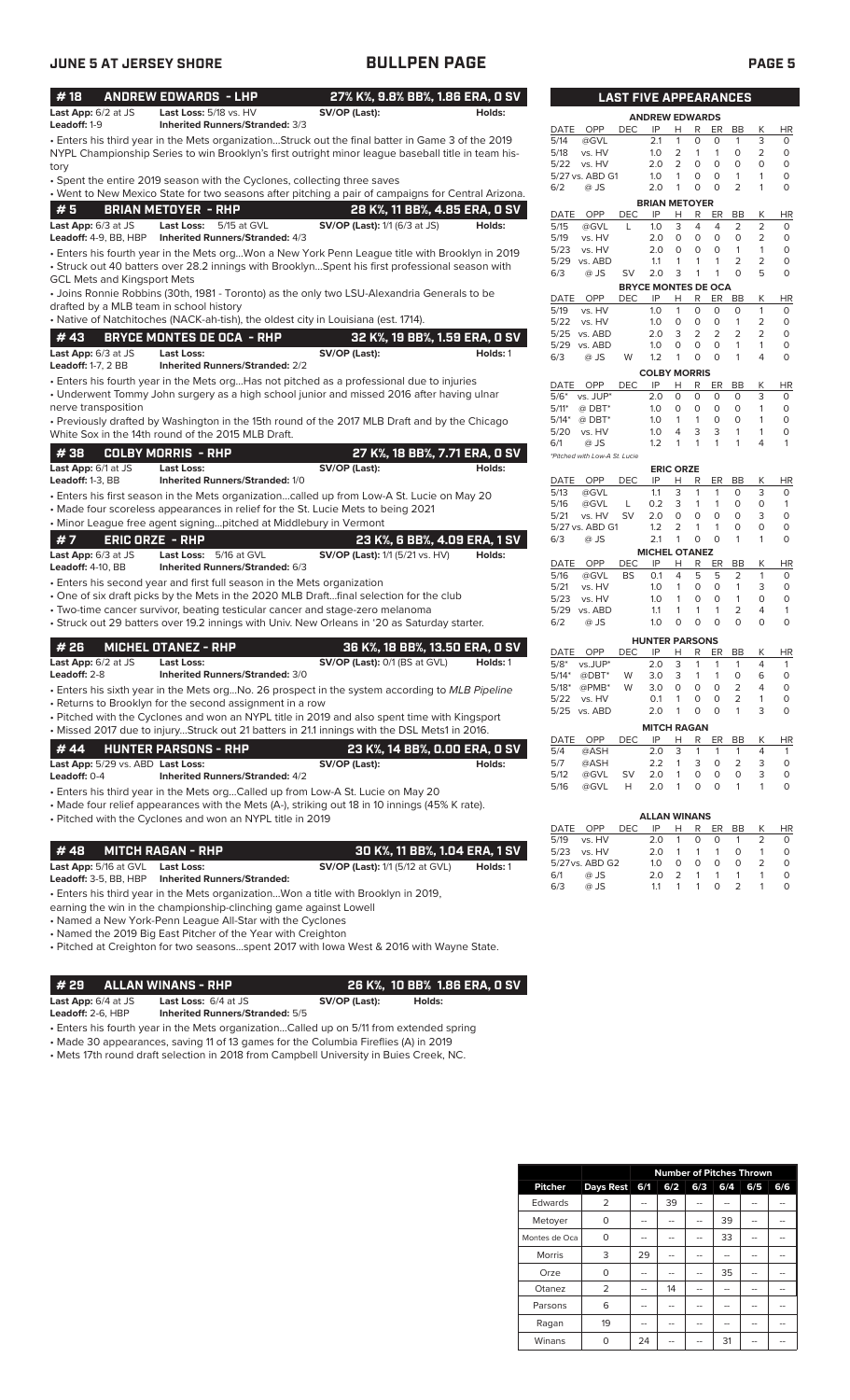|    | INDIVIDUAL PITCHING HIGHS                                                       |
|----|---------------------------------------------------------------------------------|
| 1) |                                                                                 |
| ∘) |                                                                                 |
| 1) | Most Home Runs Allowed, Game 4 (Jaison Vilera, 6/4 at Jersey Shore - 7 innings) |
| ∘) |                                                                                 |
| ∘) | Most Strikeouts, Game, Reliever 5 (Brian Metoyer, 6/3 at Jersey Shore)          |
| ∘) |                                                                                 |
| ∘) |                                                                                 |
| I) | Longest Losing Streak3 games (Oscar Rojas, Jaison Vilera 5/5-present)           |
| L. |                                                                                 |
|    | Most Innings Pitched Poliover<br>3002 loch Hoika 5/27 vs. Abordoon)             |

Most Innings Pitched, Reliever ..............................3.0 (2x, Josh Hejka, 5/27 vs. Aberdeen) Most Consecutive Scoreless Inn., Starter........................................8 (Jose Butto, 5/12-5/18) Most Consecutive Scoreless Inn., Reliever..........................8.2 (Mitch Ragan 5/4-present)

| <b>TEAM PITCHING HIGHS</b>                                                |  |
|---------------------------------------------------------------------------|--|
|                                                                           |  |
|                                                                           |  |
|                                                                           |  |
|                                                                           |  |
|                                                                           |  |
| Most Consecutive Scoreless Innings 10 (5/19-5/20 vs. Hudson Valley)       |  |
|                                                                           |  |
|                                                                           |  |
|                                                                           |  |
|                                                                           |  |
|                                                                           |  |
|                                                                           |  |
| Most Walks Allowed, Extra Innings 2 (5/23 vs. Hudson Valley - 12 innings) |  |
|                                                                           |  |
|                                                                           |  |
| Most Pitchers Used, Extra Innings5 (5/23 vs. Hudson Valley - 12 innings)  |  |

|                   |                          |                           | <b>TEAM MISCELLANEOUS</b>                                                        |  |
|-------------------|--------------------------|---------------------------|----------------------------------------------------------------------------------|--|
|                   |                          |                           |                                                                                  |  |
|                   |                          |                           | Longest Game, Time, Extra-Inning Game 3:24 (5/23 vs. Hudson Valley - 12 innings) |  |
|                   |                          |                           | Shortest Game, Time, Nine-Inning Game  2:20 (5/18 vs. Hudson Valley)             |  |
|                   |                          |                           |                                                                                  |  |
|                   |                          |                           |                                                                                  |  |
|                   |                          |                           |                                                                                  |  |
|                   |                          |                           |                                                                                  |  |
|                   |                          |                           |                                                                                  |  |
|                   |                          |                           |                                                                                  |  |
|                   |                          |                           |                                                                                  |  |
|                   |                          |                           |                                                                                  |  |
|                   |                          |                           |                                                                                  |  |
|                   | OUTFIELD ASSISTS [7]     |                           | RECORD BREAKDOWN                                                                 |  |
| <b>NAME</b>       | <b>TOTAL</b>             | (LAST)                    |                                                                                  |  |
| Duplantis         | 4                        | 5/13 at GVL               |                                                                                  |  |
| Ashford           | 1                        | 5/25 vs. ABD              |                                                                                  |  |
| Molina<br>Winaker | 1<br>1                   | 5/21 vs. HV<br>5/6 at ASH |                                                                                  |  |
|                   |                          |                           |                                                                                  |  |
|                   |                          |                           |                                                                                  |  |
|                   |                          |                           |                                                                                  |  |
|                   |                          |                           |                                                                                  |  |
|                   |                          |                           |                                                                                  |  |
|                   |                          |                           |                                                                                  |  |
|                   | <b>UNIFORM RECORDS</b>   |                           |                                                                                  |  |
|                   |                          |                           |                                                                                  |  |
| <b>Home White</b> |                          | $0 - 2$                   |                                                                                  |  |
|                   |                          |                           |                                                                                  |  |
| <b>Road Gray</b>  |                          | $5-8$                     |                                                                                  |  |
|                   |                          |                           |                                                                                  |  |
|                   | <b>Championship Gold</b> | $3-5$                     |                                                                                  |  |
|                   |                          |                           |                                                                                  |  |
|                   |                          |                           |                                                                                  |  |
|                   |                          |                           |                                                                                  |  |
|                   |                          |                           | Do Not Allow a Home Run5-3                                                       |  |
|                   |                          |                           |                                                                                  |  |
|                   |                          |                           | Opponent Hits More HRs1-10                                                       |  |
|                   |                          |                           |                                                                                  |  |
|                   |                          |                           |                                                                                  |  |
|                   |                          |                           |                                                                                  |  |
|                   |                          |                           |                                                                                  |  |
|                   |                          |                           |                                                                                  |  |
|                   |                          |                           |                                                                                  |  |
|                   |                          |                           |                                                                                  |  |
|                   |                          |                           |                                                                                  |  |
|                   |                          |                           | Opponent Scores First4-10                                                        |  |
|                   |                          |                           |                                                                                  |  |
|                   |                          |                           |                                                                                  |  |
|                   |                          |                           |                                                                                  |  |
|                   |                          |                           |                                                                                  |  |
|                   |                          |                           |                                                                                  |  |
|                   |                          |                           |                                                                                  |  |
|                   |                          |                           |                                                                                  |  |
|                   |                          |                           |                                                                                  |  |
|                   |                          |                           |                                                                                  |  |
|                   |                          |                           |                                                                                  |  |
|                   | <b>EJECTIONS</b>         |                           |                                                                                  |  |
|                   |                          | Date                      |                                                                                  |  |
| Name              | <b>Umpire</b>            |                           |                                                                                  |  |

### Come from Behind Wins ........ 4 (6/3 at JS)<br>Wins in Last At-Bat.............. 1 (5/23 vs. HV) Wins in Last At-Bat......... **MISC. WINS**

Walk-off Wins .................... 1 (5/23 vs. HV)

### **JUNE 5 AT JERSEY SHORE HIGH/LOW & CHARTS PAGE 6**

| INDIVIDUAL BATTING HIGHS                                                     |
|------------------------------------------------------------------------------|
|                                                                              |
|                                                                              |
|                                                                              |
|                                                                              |
|                                                                              |
|                                                                              |
|                                                                              |
| Home Runs, Consecutive Games Three games (Ronny Mauricio, 5/7-5/11)          |
|                                                                              |
|                                                                              |
|                                                                              |
|                                                                              |
|                                                                              |
|                                                                              |
|                                                                              |
|                                                                              |
| Most Stolen Bases, Game 1 (9x, last: Francisco Alvarez, 6/3 at Jersey Shore) |
| <b>TEAM BATTING HIGHS</b>                                                    |
|                                                                              |
|                                                                              |
|                                                                              |
|                                                                              |
|                                                                              |
|                                                                              |
|                                                                              |
|                                                                              |
|                                                                              |
|                                                                              |
|                                                                              |
|                                                                              |
|                                                                              |
|                                                                              |
|                                                                              |
|                                                                              |
|                                                                              |
|                                                                              |
|                                                                              |
|                                                                              |
|                                                                              |
|                                                                              |

### **FIELDING**

Most Errors, Team, Game...............................................................................6 (5/7 at Asheville) Most Errors, Individual, Game.........................2 (5x, last: Jose Mena, 6/4 at Jersey Shore) Most Double Plays Turned, Nine-Inning Game.......................... 3 (5/19 vs. Hudson Valley) Consecutive Errorless Games, Team.

### **STARTERS BY POSITION**

**C-** Senger (9), Uriarte (7), Mena (5), Alvarez (4)

**1B-** Genord (19), Ritter (3), Winaker (2), Bohanek (1)

**2B-** Ritter (15), Walters (8), Tiberi (1), Struble (1)

- **3B-** Baty (18), Tiberi (7)
- **SS-** Mauricio (20), Walters (3), Bohanek (2)
- **LF-** Duplantis (18), Tiberi (5), Winaker (1), Ashford (1)

**CF-** Mangum (8), Hernandez (8), Molina (4), Ota (2), Duplantis (2), Ashford (1)

**RF-** Molina (9), Ashford (6), Winaker (4), Hernandez (4), Struble (1), Ota (1)

**DH-** Baty (4), Alvarez (4), Tiberi (3), Mauricio (2), Genord (2), Hernandez (2), Senger (2), Mena (2), Ritter (1), Bohanek (1), Mangum (1), Walters (1)

**STARTERS BY BATTING ORDER**

**1st -** Duplantis (20), Mangum (2), Struble (1), Ashford (1), Tiberi (1)

**2nd -** Mangum (5), Mauricio (5), Bohanek (4), Winaker (4), Ashford (3), Walters (2), Alvarez (2), Tiberi (1)

**3rd -** Mauricio (17), Baty (8)

**4th-** Baty (14), Ritter (6), Alvarez (4), Genord (1)

**5th-** Ritter (9), Senger (4), Alvarez (3), Genord (3), Ashford (3), Ota (2), Hernandez (1)

**6th-** Genord (8), Senger (3), Ritter (4), Hernandez (3), Winaker (2), Ota (1), Tiberi (1), Mena (1), Uriarte (1), Ashford (1)

7th- Genord (9), Tiberi (5), Senger (3), Uriarte (3), Walters (2), Winaker (1), Mena (1), Hernandez (1)

**8th-** Tiberi (8), Hernandez (6), Walters (4), Mena (4), Uriarte (2), Senger (1)

**9th-** Molina (13), Walters (4), Hernandez (3), Mangum (2), Uriarte (1), Struble (1), Mena (1)

|             | <b>CATCHERS STEALING</b> |     |            |             | <b>MULTI-RUN INNINGS</b> |                  |
|-------------|--------------------------|-----|------------|-------------|--------------------------|------------------|
| <b>Name</b> | CS                       | АТТ | <b>PCT</b> | <b>Runs</b> | Times                    | Last             |
| Alvarez     |                          | 8   | 0%         | 6           |                          | 7th, 5/20 vs. HV |
| Mena        |                          | 3   | 0%         | 5           |                          | 6th, 5/20 vs. HV |
| Senger      |                          | 10  | 20%        | 3           |                          | 1st, 6/4 at JS   |
| Uriarte     | 6                        | 11  | 55%        |             | 17                       | 2nd, 6/1 at JS   |
| Team        | 8                        | 33  | 24%        |             |                          |                  |

|              |    |   |    | $\mathbf{A}$ | - 5. |                                         | 6 7     | я  |  | <b>9 10+ TOTALS</b> |
|--------------|----|---|----|--------------|------|-----------------------------------------|---------|----|--|---------------------|
| OPPONENTS 16 |    |   |    |              |      | 17   23   24   13   13   9   24   3   3 |         |    |  | 140                 |
| <b>BKLYN</b> | 16 | 8 | 11 | 13           | 12   |                                         | 14   16 | 16 |  | 119                 |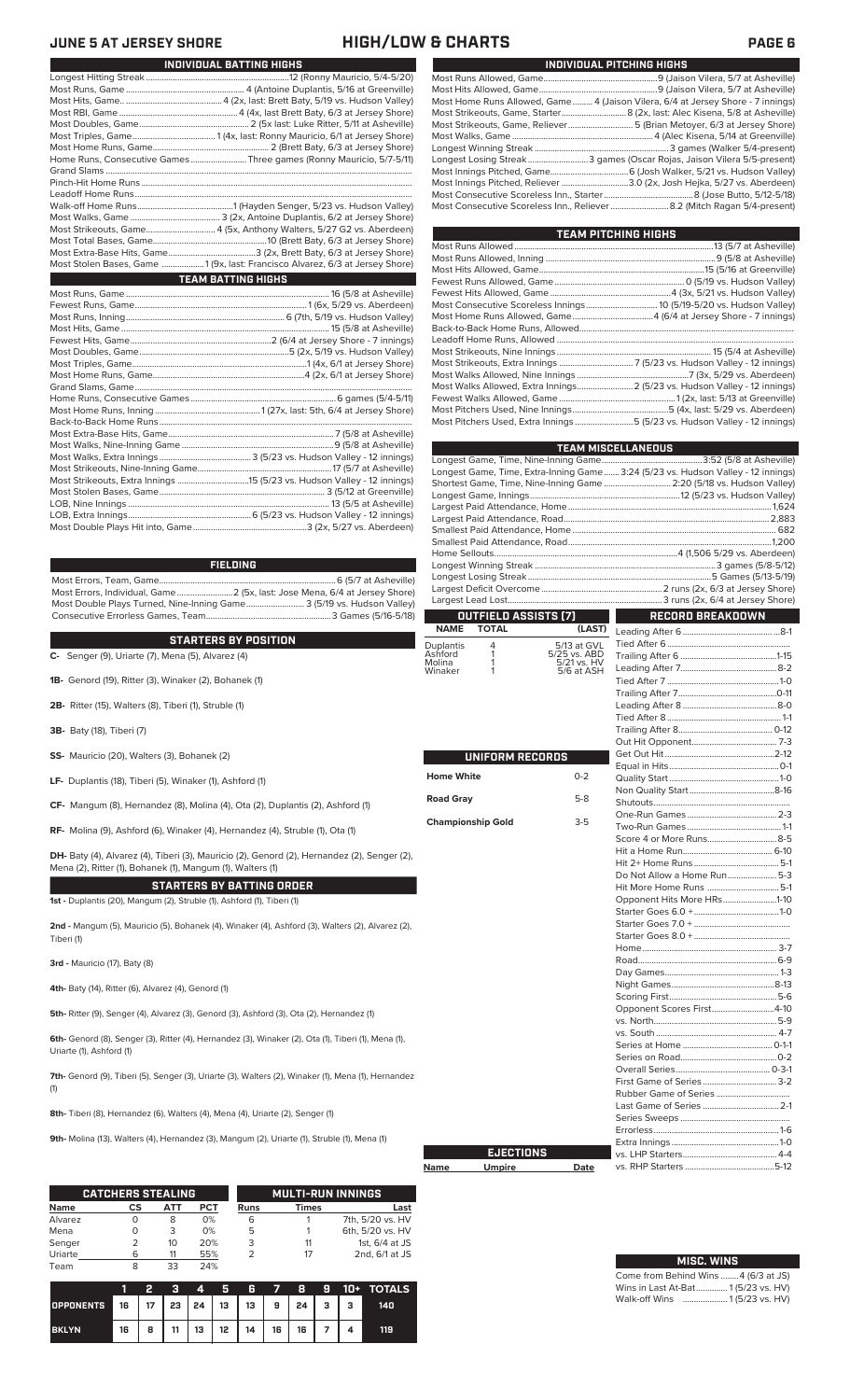# **JUNE 5 AT JERSEY SHORE GAME BY GAME RESULTS PAGE 7**

|              |                |                                 |                        |           |               |                   |        | <b>GAME-BY-GAME RESULTS</b>                                             |                               |                             |             |                   |
|--------------|----------------|---------------------------------|------------------------|-----------|---------------|-------------------|--------|-------------------------------------------------------------------------|-------------------------------|-----------------------------|-------------|-------------------|
| <b>DATE</b>  | GM#            | <b>OPPONENT</b>                 | W-L/TIME SCORE         |           | <b>RECORD</b> | POSITION          | GA/GB  | <b>WINNING PITCHER</b>                                                  | <b>LOSING PITCHER</b>         | <b>SAVE</b>                 | <b>TIME</b> | <b>ATTENDANCE</b> |
| 5/4          | $\mathbf{1}$   | at Asheville                    | W                      | $8-2$     | $1-0$         | T <sub>1st</sub>  | $+1$   | Josh Walker (1-0)                                                       | Blair Henley (0-1)            |                             | 3:16        | 1,200             |
| 5/5          | $\overline{2}$ | at Asheville                    | L                      | $6-1$     | $1 - 1$       | T <sub>2</sub> nd | $-1$   | Chandler Casey (1-0)                                                    | Jose Butto (1-0)              |                             | 3:26        | 1,200             |
| 5/6          | 3              | at Asheville                    | L                      | $11 - 4$  | $1 - 2$       | T3rd              | $-2$   | Matt Ruppenthal (1-0)                                                   | Oscar Rojas (0-1)             |                             | 3:10        | 1,200             |
| 5/7          | 4              | at Asheville                    | L                      | $13 - 7$  | $1 - 3$       | T3rd              | $-3$   | R.J. Freure (1-0)                                                       | Jaison Vilera (0-1)           |                             | 3:44        | 1,200             |
| 5/8          | 5              | at Asheville                    | W                      | $16-12$   | $2 - 3$       | T3rd              | -3     | Alec Kisena (1-0)                                                       | Juan Pablo Lopez (1-0)        |                             | 3:52        | 1,200             |
| 5/9          |                | at Asheville                    |                        |           |               |                   |        | Cancelled due to non-COVID-related illness                              |                               |                             |             |                   |
| 5/10         |                | OFF DAY                         |                        |           |               |                   |        |                                                                         |                               |                             |             |                   |
| 5/11         | 6              | at Greenville                   | W                      | $6-1$     | $3 - 3$       | 2 <sub>nd</sub>   | $-2.5$ | Josh Walker (2-0)                                                       | Jay Groome (0-2)              |                             | 3:00        | 1,995             |
| 5/12         | $\overline{7}$ | at Greenville                   | W                      | $3-2$     | $4 - 3$       | 2nd               | $-1.5$ | Brian Metoyer (1-0)                                                     | Yusniel Padron-Artilles (0-2) | Mitch Ragan (1)             | 3:14        | 1,819             |
| 5/13         | 8              | at Greenville                   | $\mathsf L$            | $8 - 2$   | $4 - 4$       | 2nd               | $-2.5$ | Chris Murphy (1-1)                                                      | Oscar Rojas (0-2)             |                             | 3:21        | 2,485             |
| 5/14         | 9              | at Greenville                   | L                      | $5-1$     | $4 - 5$       | 4th               | $-2.5$ | Brayan Bello (2-0)                                                      | Alec Kisena (1-1)             |                             | 2:54        | 2,732             |
| 5/15         | 10             | at Greenville                   | L                      | $8 - 4$   | $4-6$         | 4th               | $-3.5$ | Yorvin Pantoja (1-0)                                                    | Brian Metoyer (1-1)           |                             | 2:52        | 2,883             |
| 5/16         | 11             | at Greenville                   | L                      | $10-9$    | $4 - 7$       | 4th               | $-3.5$ | Jake Wallace (1-0)                                                      | Eric Orze (0-1)               |                             | 3:09        | 2,818             |
| 5/17         |                | OFF DAY                         |                        |           |               |                   |        |                                                                         |                               |                             |             |                   |
| 5/18         | 12             | <b>Hudson Valley</b>            | L                      | $4 - 3$   | $4 - 8$       | 5th               | $-4.5$ | Zach Greene (1-1)                                                       | Andrew Edwards (0-1)          |                             | 2:29        | 1,315             |
| 5/19         | 13             | <b>Hudson Valley</b>            | W                      | $14-0$    | $5-8$         | 5th               | $-3.5$ | Allan Winans (1-0)                                                      | Jhony Brito (0-1)             |                             | 3:01        | 810               |
| 5/20         | 14             | <b>Hudson Valley</b>            | L                      | $6-1$     | $5-9$         | 5th               | $-3.5$ | Luis Medina (2-0)                                                       | Jaison Vilera (0-2)           |                             | 2:42        | 682               |
| 5/21         | 15             | <b>Hudson Valley</b>            | W                      | 4-1       | $6-9$         | 5th               | $-3.5$ | Josh Walker (3-0)                                                       | Josh Maciejewski (2-1)        | Eric Orze (1)               | 2:33        | 998               |
| 5/22         | 16             | <b>Hudson Valley</b>            | L                      | $5-3$     | $6-10$        | 5th               | $-4.5$ | Ken Waldichuk (1-0)                                                     | Cam Opp (0-1)                 |                             | 3:14        | 1,624             |
| 5/23         | 17             | <b>Hudson Valley</b>            | W                      | $6-5(12)$ | $7-10$        | 5th               | $-3.5$ | Josh Hejka (1-0)                                                        | Zach Greene (1-2)             |                             | 3:24        | 1,261             |
| 5/24         |                | OFF DAY                         |                        |           |               |                   |        |                                                                         |                               |                             |             |                   |
| 5/25         | 18             | Aberdeen                        | L                      | $8-1$     | $7 - 11$      | 5th               | $-4.5$ | Drew Rom (2-0)                                                          | Oscar Rojas (0-3)             |                             | 2:52        | 861               |
|              |                |                                 |                        |           |               |                   |        |                                                                         |                               |                             |             |                   |
| 5/26<br>5/27 | 19<br>19       | Aberdeen<br>Aberdeen            | г                      |           | $7-12$        | 5th               | $-5.5$ | 5/26 game postponed due to rain, makeup scheduled for doubleheader 5/27 |                               |                             | 2:14        |                   |
|              |                |                                 |                        | $6-2(7)$  |               |                   |        | Grayson Rodriguez (3-0)                                                 | Jaison Vilera (0-3)           |                             |             |                   |
|              | 20             | Aberdeen                        | г                      | $10-1(7)$ | $7-13$        | 5th               | $-6.5$ | Morgan McSweeney (2-0)                                                  | Cam Opp (0-2)                 |                             | 2:37        | 926               |
| 5/28         | 21             | Aberdeen<br>Aberdeen            | г                      | $4-1$     | $7-14$        | 5th               | $-7.5$ | 5/28 game postponed due to rain, makeup scheduled for doubleheader 8/25 |                               |                             | 2:52        | 1,509             |
| 5/29<br>5/30 | 21             | Aberdeen                        |                        |           |               |                   |        | <b>Garrett Stallings (3-1)</b>                                          | Alec Kisena (1-2)             | <b>Connor Gillispie (1)</b> |             |                   |
| 5/31         | 22             | OFF DAY                         |                        |           |               |                   |        | 5/30 game posted to a later date to be determined                       |                               |                             |             |                   |
|              |                |                                 |                        |           |               |                   |        |                                                                         |                               |                             |             |                   |
|              |                |                                 |                        |           |               |                   |        | MAY [7-14]                                                              |                               |                             |             |                   |
| 6/1          | 22             | at Jersey Shore                 | W                      | $11 - 5$  | $8-14$        | T4th              | $-7.5$ | Jose Butto (1-1)                                                        | Josh Hendrickson (0-1)        |                             | 3:03        | 2,077             |
| 6/2          | 23             | at Jersey Shore                 | L                      | $4-1$     | $8 - 15$      | 5th               | $-8.5$ | Carlo Reyes (1-0)                                                       | Justin Lasko (0-1)            | Blake Brown (1)             | 2:44        | 1,591             |
| 6/3          | 24             | at Jersey Shore                 | W                      | $6 - 4$   | $9 - 15$      | 4th               | $-8.5$ | Bryce Montes de Oca (1-0)                                               | Jack Perkins (0-1)            | Brian Metoyer (1)           | 3:15        | 1,473             |
| 6/4          | 25             | at Jersey Shore                 | L                      | $5-4(7)$  | $9 - 16$      | 5th               | $-9.0$ | Aneurys Zabala (2-2)                                                    | Allan Winans (1-1)            |                             | 2:12        | 2,399             |
| 6/5          | 26             | at Jersey Shore                 | 7:05 p.m.              |           |               |                   |        |                                                                         |                               |                             |             |                   |
| 6/6          | 27             | at Jersey Shore                 | 1:05 p.m.              |           |               |                   |        |                                                                         |                               |                             |             |                   |
| 6/7          |                | OFF DAY                         |                        |           |               |                   |        |                                                                         |                               |                             |             |                   |
| 6/8          | 28             | <b>Hudson Valley</b>            | 6:30 p.m.              |           |               |                   |        |                                                                         |                               |                             |             |                   |
| 6/9          | 29             | <b>Hudson Valley</b>            | 6:30 p.m.              |           |               |                   |        |                                                                         |                               |                             |             |                   |
| 6/10         | 30             | <b>Hudson Valley</b>            | 6:30 p.m.              |           |               |                   |        |                                                                         |                               |                             |             |                   |
| 6/11         | 31             | <b>Hudson Valley</b>            | 7:00 p.m.              |           |               |                   |        |                                                                         |                               |                             |             |                   |
| 6/12<br>6/13 | 32<br>33       | <b>Hudson Valley</b>            | 4:00 p.m.              |           |               |                   |        |                                                                         |                               |                             |             |                   |
| 6/14         |                | <b>Hudson Valley</b><br>OFF DAY | 1:00 p.m.              |           |               |                   |        |                                                                         |                               |                             |             |                   |
|              | 34             |                                 |                        |           |               |                   |        |                                                                         |                               |                             |             |                   |
| 6/15<br>6/16 | 35             | at Wilmington<br>at Wilmington  | 7:05 p.m.<br>7:05 p.m. |           |               |                   |        |                                                                         |                               |                             |             |                   |
| 6/17         | 36             | at Wilmington                   | 7:05 p.m.              |           |               |                   |        |                                                                         |                               |                             |             |                   |
| 6/18         | 37             | at Wilmington                   | 7:05 p.m.              |           |               |                   |        |                                                                         |                               |                             |             |                   |
| 6/19         | 38             | at Wilmington                   | 6:05 p.m.              |           |               |                   |        |                                                                         |                               |                             |             |                   |
| 6/20         | 39             | at Wilmington                   | 1:05 p.m.              |           |               |                   |        |                                                                         |                               |                             |             |                   |
| 6/21         |                | OFF DAY                         |                        |           |               |                   |        |                                                                         |                               |                             |             |                   |
| 6/22         | 40             | <b>Jersey Shore</b>             | 6:30 p.m.              |           |               |                   |        |                                                                         |                               |                             |             |                   |
| 6/23         | 41             | <b>Jersey Shore</b>             | 6:30 p.m.              |           |               |                   |        |                                                                         |                               |                             |             |                   |
| 6/24         | 42             | <b>Jersey Shore</b>             | 6:30 p.m.              |           |               |                   |        |                                                                         |                               |                             |             |                   |
| 6/25         | 43             | <b>Jersey Shore</b>             | 7:00 p.m.              |           |               |                   |        |                                                                         |                               |                             |             |                   |
| 6/26         | 44             | <b>Jersey Shore</b>             | 6:00 p.m.              |           |               |                   |        |                                                                         |                               |                             |             |                   |
| 6/27         | 45             | <b>Jersey Shore</b>             | 4:00 p.m.              |           |               |                   |        |                                                                         |                               |                             |             |                   |
| 6/28         |                | OFF DAY                         |                        |           |               |                   |        |                                                                         |                               |                             |             |                   |
| 6/29         | 46             | at Aberdeen                     | 7:05 p.m.              |           |               |                   |        |                                                                         |                               |                             |             |                   |
| 6/30         | 47             | at Aberdeen                     | 7:05 p.m.              |           |               |                   |        |                                                                         |                               |                             |             |                   |
|              |                |                                 |                        |           |               |                   |        | <b>JUNE [2-2]</b>                                                       |                               |                             |             |                   |
| 7/1          | 48             | at Aberdeen                     | 7:05 p.m.              |           |               |                   |        |                                                                         |                               |                             |             |                   |
| 7/2          | 49             | at Aberdeen                     | 7:05 p.m.              |           |               |                   |        |                                                                         |                               |                             |             |                   |
| 7/3          | 50             | at Aberdeen                     | 6:05 pm.               |           |               |                   |        |                                                                         |                               |                             |             |                   |
| 7/4          | 51             | at Aberdeen                     | 2:05 p.m.              |           |               |                   |        |                                                                         |                               |                             |             |                   |
| 7/5          |                | OFF DAY                         |                        |           |               |                   |        |                                                                         |                               |                             |             |                   |
| 7/6          | 52             | at Hudson Valley                | 7:05 p.m.              |           |               |                   |        |                                                                         |                               |                             |             |                   |
| 7/7          | 53             | at Hudson Valley                | 7:05 p.m.              |           |               |                   |        |                                                                         |                               |                             |             |                   |
| 7/8          | 54             | at Hudson Valley                | 7:05 p.m.              |           |               |                   |        |                                                                         |                               |                             |             |                   |
| 7/9          | 55             | at Hudson Valley                | 7:05 p.m.              |           |               |                   |        |                                                                         |                               |                             |             |                   |
| 7/10         | 56             | at Hudson Valley                | 6:05 p.m.              |           |               |                   |        |                                                                         |                               |                             |             |                   |
| 7/11         | 57             | at Hudson Valley                | 4:35 p.m.              |           |               |                   |        |                                                                         |                               |                             |             |                   |
|              |                |                                 |                        |           |               |                   |        |                                                                         |                               |                             |             |                   |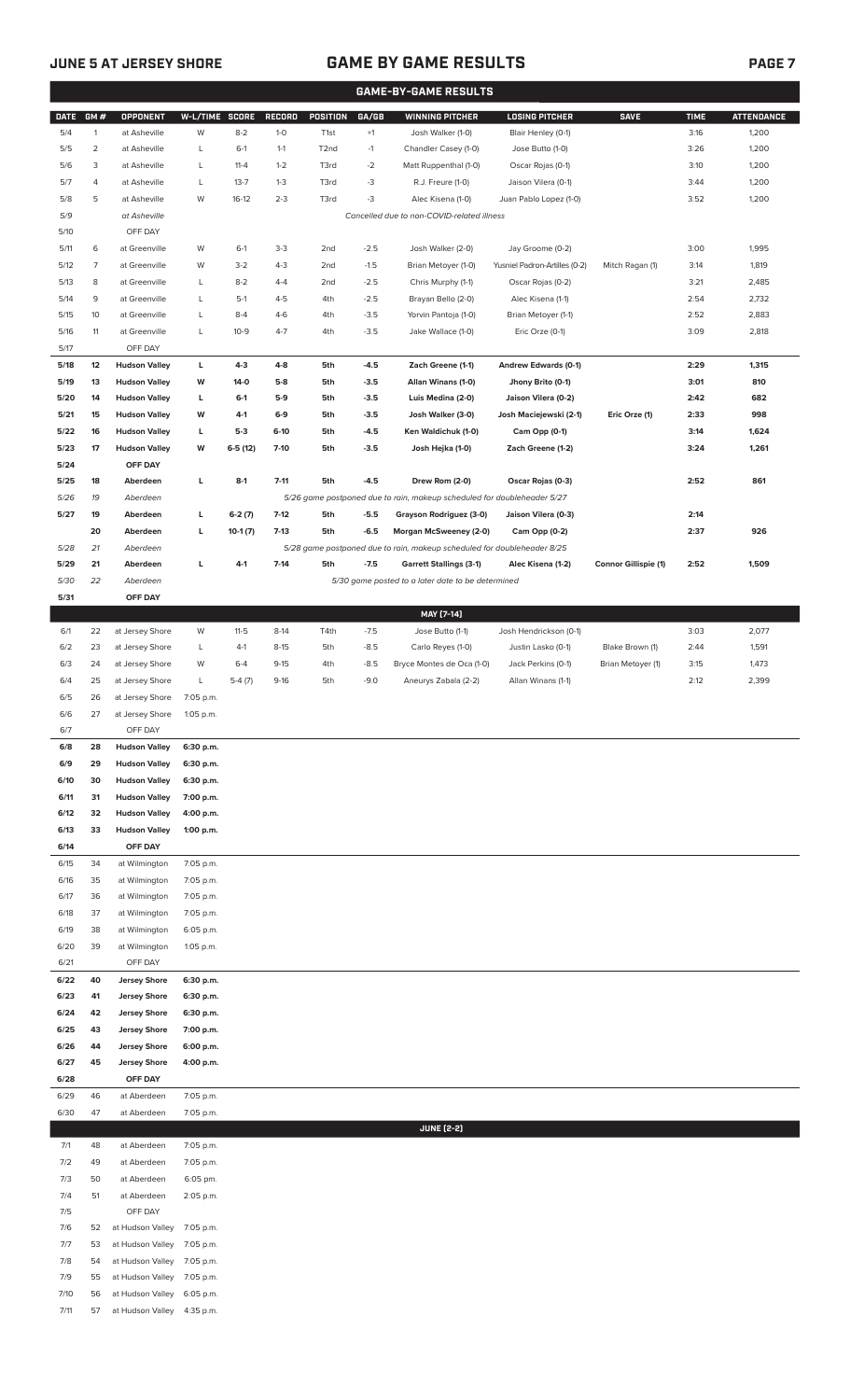## **JUNE 5 AT JERSEY SHORE GAME-BY-GAME PAGE 8**

| <b>DATE</b>  | GM#        | OPPONENT                                       | W-L/TIME SCORE         | RECORD | POSITION | GA/GB | <b>WINNING PITCHER</b> | <b>LOSING PITCHER</b> | <b>SAVE</b> | <b>TIME</b> | <b>ATTENDANCE</b> |
|--------------|------------|------------------------------------------------|------------------------|--------|----------|-------|------------------------|-----------------------|-------------|-------------|-------------------|
| 7/12         |            | OFF DAY                                        |                        |        |          |       |                        |                       |             |             |                   |
| 7/13         | 59         | <b>Jersey Shore</b>                            | 6:30 p.m.              |        |          |       |                        |                       |             |             |                   |
| 7/14         | 60         | <b>Jersey Shore</b>                            | 6:30 p.m.              |        |          |       |                        |                       |             |             |                   |
| 7/15<br>7/16 | 61<br>62   | <b>Jersey Shore</b><br><b>Jersey Shore</b>     | 6:30 p.m.<br>7:00 p.m. |        |          |       |                        |                       |             |             |                   |
| 7/17         | 63         | <b>Jersey Shore</b>                            | 6:00 p.m.              |        |          |       |                        |                       |             |             |                   |
| 7/18         | 64         | <b>Jersey Shore</b>                            | 4:00 p.m.              |        |          |       |                        |                       |             |             |                   |
| 7/19         |            | OFF DAY                                        |                        |        |          |       |                        |                       |             |             |                   |
| 7/20         | 65         | Wilmington                                     | 6:30 p.m.              |        |          |       |                        |                       |             |             |                   |
| 7/21         | 66         | Wilmington                                     | 6:30 p.m.              |        |          |       |                        |                       |             |             |                   |
| 7/22         | 67         | Wilmington                                     | 6:30 p.m.              |        |          |       |                        |                       |             |             |                   |
| 7/23         | 68         | Wilmington                                     | 7:00 p.m.              |        |          |       |                        |                       |             |             |                   |
| 7/24         | 69         | Wilmington                                     | 6:00 p.m.              |        |          |       |                        |                       |             |             |                   |
| 7/25         | 70         | Wilmington                                     | 4:00 p.m.              |        |          |       |                        |                       |             |             |                   |
| 7/26         |            | OFF DAY                                        |                        |        |          |       |                        |                       |             |             |                   |
| 7/27         | $71$       | at Jersey Shore                                | 7:05 p.m.              |        |          |       |                        |                       |             |             |                   |
| 7/28         | 72         | at Jersey Shore                                | 7:05 p.m.              |        |          |       |                        |                       |             |             |                   |
| 7/29         | 73         | at Jersey Shore                                | 7:05 p.m.              |        |          |       |                        |                       |             |             |                   |
| 7/30         | 74         | at Jersey Shore                                | 7:05 p.m.              |        |          |       |                        |                       |             |             |                   |
| 7/31         | 75         | at Jersey Shore                                | 7:05 p.m.              |        |          |       |                        |                       |             |             |                   |
| 8/1          | 76         | at Jersey Shore                                | 1:05 p.m.              |        |          |       | JULY (0-0)             |                       |             |             |                   |
| 8/2          |            | OFF DAY                                        |                        |        |          |       |                        |                       |             |             |                   |
| 8/3          | 77         | <b>Hudson Valley</b>                           | 6:30 p.m.              |        |          |       |                        |                       |             |             |                   |
| 8/4          | 78         | <b>Hudson Valley</b>                           | 6:30 p.m.              |        |          |       |                        |                       |             |             |                   |
| 8/5          | 79         | <b>Hudson Valley</b>                           | 6:30 p.m.              |        |          |       |                        |                       |             |             |                   |
| 8/6          | 80         | <b>Hudson Valley</b>                           | 7:00 p.m.              |        |          |       |                        |                       |             |             |                   |
| 8/7          | 81         | <b>Hudson Valley</b>                           | 6:00 p.m.              |        |          |       |                        |                       |             |             |                   |
| 8/8          | 82         | <b>Hudson Valley</b>                           | 4:00 p.m.              |        |          |       |                        |                       |             |             |                   |
| 8/9          |            | OFF DAY                                        |                        |        |          |       |                        |                       |             |             |                   |
| 8/10         | 83         | at Wilmington                                  | 7:05 p.m.              |        |          |       |                        |                       |             |             |                   |
| 8/11         | 84         | at Wilmington                                  | 7:05 p.m.              |        |          |       |                        |                       |             |             |                   |
| 8/12         | 85         | at Wilmington                                  | 7:05 p.m.              |        |          |       |                        |                       |             |             |                   |
| 8/13         | 86         | at Wilmington                                  | 7:05 p.m.              |        |          |       |                        |                       |             |             |                   |
| 8/14         | 87         | at Wilmington                                  | 6:05 p.m.              |        |          |       |                        |                       |             |             |                   |
| 8/15         | 88         | at Wilmington                                  | 1:05 p.m.              |        |          |       |                        |                       |             |             |                   |
| 8/16<br>8/17 |            | OFF DAY                                        |                        |        |          |       |                        |                       |             |             |                   |
| 8/18         | 89<br>90   | at Hudson Valley 7:05 p.m.<br>at Hudson Valley | 7:05 p.m.              |        |          |       |                        |                       |             |             |                   |
| 8/19         | 91         | at Hudson Valley                               | 7:05 p.m.              |        |          |       |                        |                       |             |             |                   |
| 8/20         | 92         | at Hudson Valley                               | 7:05 p.m.              |        |          |       |                        |                       |             |             |                   |
| 8/21         | 93         | at Hudson Valley                               | 6:05 p.m.              |        |          |       |                        |                       |             |             |                   |
| 8/22         | 94         | at Hudson Valley                               | 4:35 p.m.              |        |          |       |                        |                       |             |             |                   |
| 8/23         |            | OFF DAY                                        |                        |        |          |       |                        |                       |             |             |                   |
| 8/24         | 95         | Aberdeen                                       | 6:30 p.m.              |        |          |       |                        |                       |             |             |                   |
| 8/25         | 96         | Aberdeen                                       | 5:00 p.m.              |        |          |       |                        |                       |             |             |                   |
|              | 97         | Aberdeen                                       | DH                     |        |          |       |                        |                       |             |             |                   |
| 8/26<br>8/27 | 98<br>99   | Aberdeen<br>Aberdeen                           | 6:30 p.m.              |        |          |       |                        |                       |             |             |                   |
| 8/28         | 100        | Aberdeen                                       | 7:00 p.m.<br>6:00 p.m. |        |          |       |                        |                       |             |             |                   |
| 8/29         | 101        | Aberdeen                                       | 4:00 p.m.              |        |          |       |                        |                       |             |             |                   |
| 8/30         |            | OFF DAY                                        |                        |        |          |       |                        |                       |             |             |                   |
| 8/31         | 102        | Wilmington                                     | 6:30 p.m.              |        |          |       |                        |                       |             |             |                   |
|              |            |                                                |                        |        |          |       | AUGUST (0-0)           |                       |             |             |                   |
| 9/1          | 103        | Wilmington                                     | 6:30 p.m.              |        |          |       |                        |                       |             |             |                   |
| 9/2          | 104        | Wilmington                                     | 6:30 p.m.              |        |          |       |                        |                       |             |             |                   |
| 9/3          | 105        | Wilmington                                     | 7:00 p.m.              |        |          |       |                        |                       |             |             |                   |
| 9/4          | 106        | Wilmington                                     | 6:00 p.m.              |        |          |       |                        |                       |             |             |                   |
| 9/5          | 107        | Wilmington                                     | 4:00 p.m.              |        |          |       |                        |                       |             |             |                   |
| 9/6<br>9/7   | 108        | OFF DAY<br>at Hudson Valley                    | 7:05 p.m.              |        |          |       |                        |                       |             |             |                   |
| 9/8          | 109        | at Hudson Valley                               | 7:05 p.m.              |        |          |       |                        |                       |             |             |                   |
| 9/9          | 110        | at Hudson Valley                               | 7:05 p.m.              |        |          |       |                        |                       |             |             |                   |
| 9/10         | 111        | at Hudson Valley                               | 7:05 p.m.              |        |          |       |                        |                       |             |             |                   |
| 9/11         | 112        | at Hudson Valley                               | 6:05 p.m.              |        |          |       |                        |                       |             |             |                   |
| 9/12         | 113        | at Hudson Valley                               | 4:35 p.m.              |        |          |       |                        |                       |             |             |                   |
| 9/13         |            | OFF DAY                                        |                        |        |          |       |                        |                       |             |             |                   |
| 9/14         | 114        | <b>Jersey Shore</b>                            | 6:30 p.m.              |        |          |       |                        |                       |             |             |                   |
| 9/15         | 115        | <b>Jersey Shore</b>                            | 6:30 p.m.              |        |          |       |                        |                       |             |             |                   |
| 9/16         | 116        | <b>Jersey Shore</b>                            | 6:30 p.m.              |        |          |       |                        |                       |             |             |                   |
| 9/17         | 117        | <b>Jersey Shore</b>                            | 7:00 p.m.              |        |          |       |                        |                       |             |             |                   |
| 9/18<br>9/19 | 118<br>119 | <b>Jersey Shore</b><br><b>Jersey Shore</b>     | 4:00 p.m.<br>1:00 p.m. |        |          |       |                        |                       |             |             |                   |
|              |            |                                                |                        |        |          |       |                        |                       |             |             |                   |

**SEPTEMBER (0-0)**